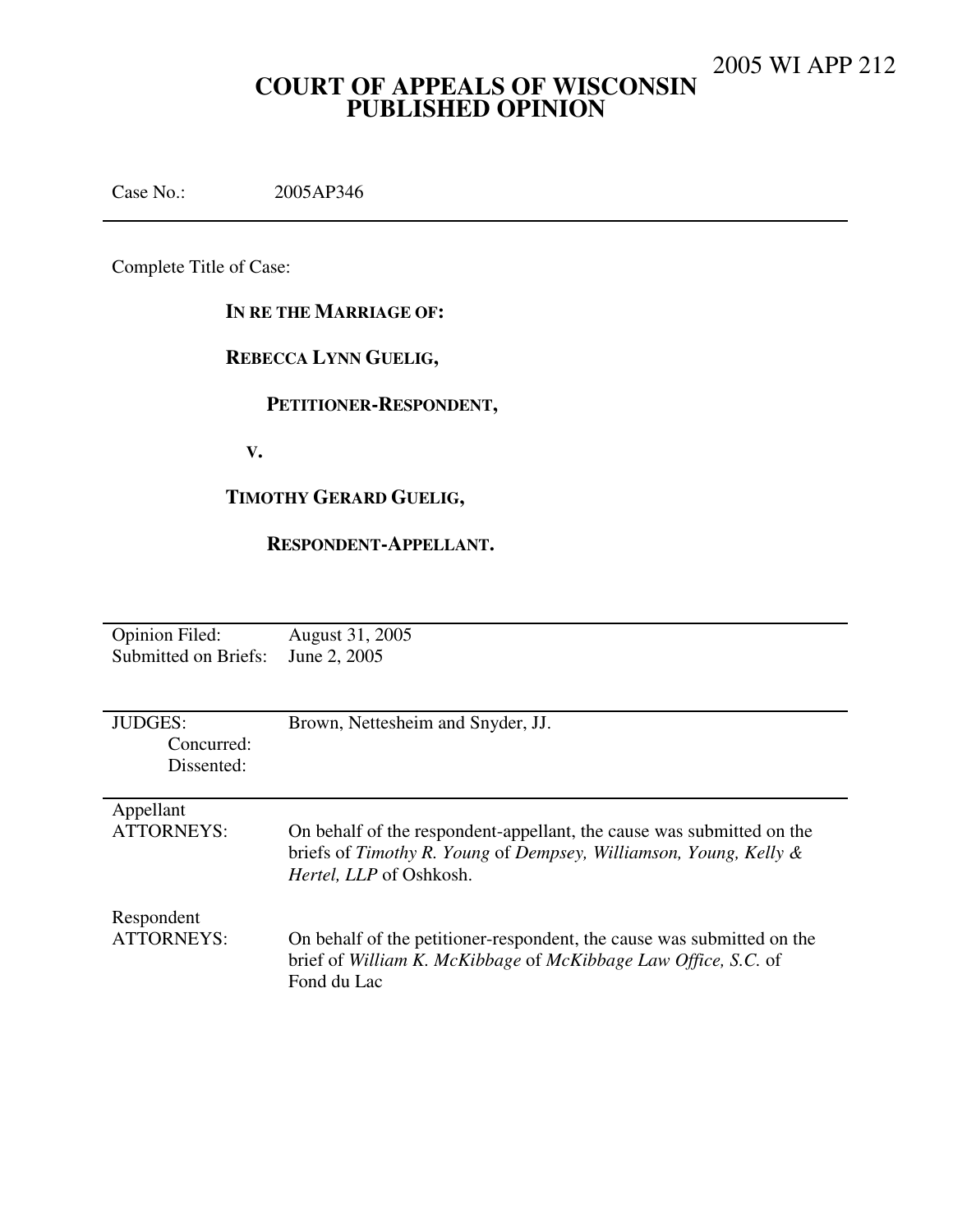## **2005 WI App 212**

## **COURT OF APPEALS DECISION DATED AND FILED**

### **August 31, 2005**

**Cornelia G. Clark Clerk of Court of Appeals**

#### **NOTICE**

 **This opinion is subject to further editing. If published, the official version will appear in the bound volume of the Official Reports.** 

**A party may file with the Supreme Court a petition to review an adverse decision by the Court of Appeals.** *See* **WIS. STAT. § 808.10 and RULE 809.62.** 

**Appeal No. 2005AP346 Cir. Ct. No. 2004FA116**

#### **STATE OF WISCONSIN IN COURT OF APPEALS**

**IN RE THE MARRIAGE OF:** 

**REBECCA LYNN GUELIG,** 

 **PETITIONER-RESPONDENT,** 

 **V.** 

**TIMOTHY GERARD GUELIG,** 

 **RESPONDENT-APPELLANT.** 

 APPEAL from a judgment of the circuit court for Fond du Lac County: RICHARD J. NUSS, Judge. *Reversed and cause remanded with directions*.

Before Brown, Nettesheim and Snyder, JJ.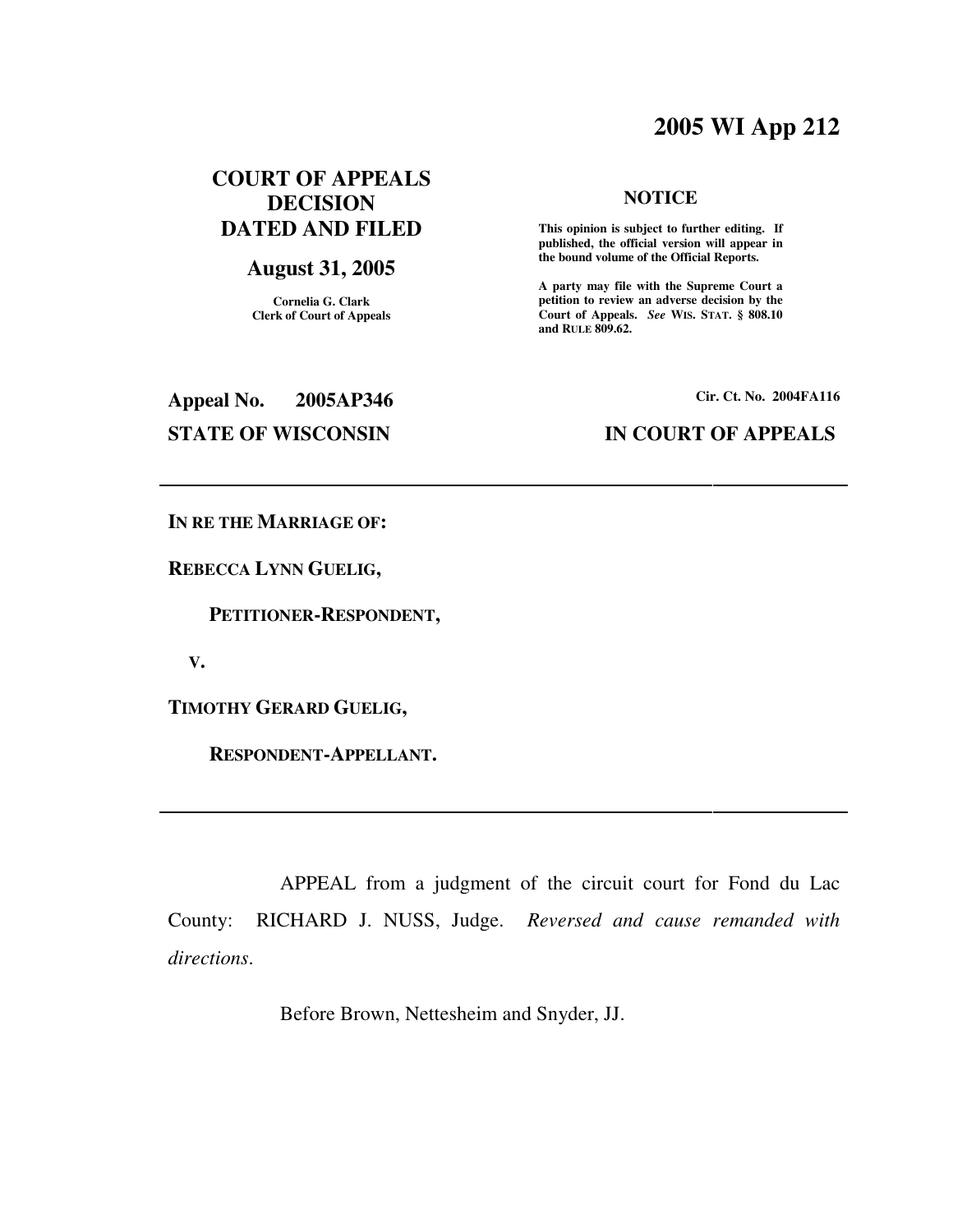¶1 BROWN, J. This case presents us with the opportunity to review the proper procedures surrounding the parties' submission of parenting plans where the parents contest placement. Here, the court adopted the mother's parenting plan in toto because the father had not submitted his at the time of the scheduling conference. We hold that this was improper. First, the court should not have considered placement and custody issues when the father had not yet received a copy of the mother's proposal. Our statutes, as well as due process, contemplate such an exchange. Moreover, because we conclude that a scheduling conference is not a pretrial conference, the father did not waive his right to object to his wife's proposal when he failed to submit his own plan prior to the scheduling conference. Indeed, the father had no notice, statutory or otherwise, that the court might consider custody and placement at that time. Hence, he was entitled to his day in court. Finally, even if we assume waiver on the father's part, the paramount concern in placement and custody decisions is the best interests of the minor child. Although the court may consider one party's uncooperative behavior a salient factor, it must clearly articulate how the parent's recalcitrance bears on the child's best interests. Accordingly, we reverse the decision below and direct the trial court to hold a new hearing on custody and placement.

#### **Facts**

¶2 Because the facts are so important to the legal issues in this case, we set them forth at some length. Timothy Gerard Guelig and Rebecca Lynn Guelig married on November 1, 1997. The parties had one child, Emma, born on February 15, 2001. On March 15, 2004, Rebecca filed a petition for divorce.

¶3 Two days later, on March 17, the family court commissioner entered an order requiring the parties to attend an educational program entitled "Living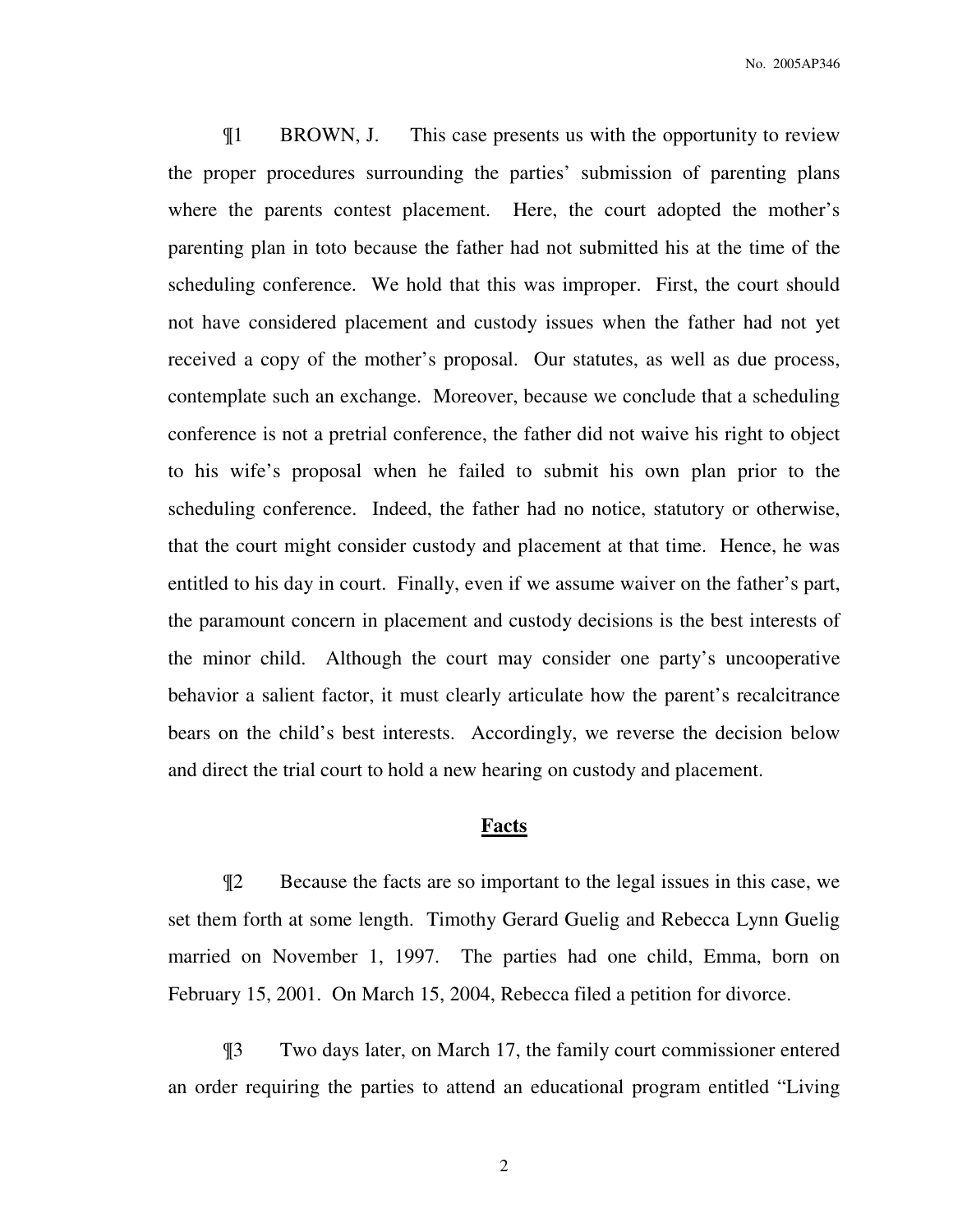No. 2005AP346

Apart, Parenting Together." The program's objective involved educating parents on the effects parental separation could have on their children. The order also directed the parties to file a proposed parenting plan by the time of the pretrial conference. A second order, dated April 21, ordered Timothy and Rebecca to attend a May 18 mediation session to discuss placement issues.

¶4 Both Timothy and Rebecca attended the mediation session and arrived at a stipulation with respect to temporary placement. The temporary placement agreement provided for essentially equal placement between the parties. The family court commissioner signed an order incorporating that stipulation the same day. The order called for the following arrangement: Mondays and Tuesdays were always with Rebecca, Wednesdays and Thursdays were always Timothy's days, and weekends, beginning on Friday and ending on Monday morning, would alternate each week. The parties were to meet on July 9 to further discuss the parenting plan.

¶5 Both Rebecca and Timothy also attended the program on parenting, pursuant to the March 17 order, on May 24. Among the subjects discussed at that program, the family court counselor went over the importance of parenting plans. She informed the parties that they needed to file their plans before any pretrial conference occurred and provided a booklet that explained the consequences of not doing so.

¶6 Rebecca appeared at a July 29 mediation as scheduled, but Timothy did not, and the mediation was rescheduled for August 10. The August 10 mediation did not result in any agreement on placement and custody, so the court appointed a guardian ad litem on August 17. The court dismissed the GAL on November 5, however, because Timothy had not paid his share of the GAL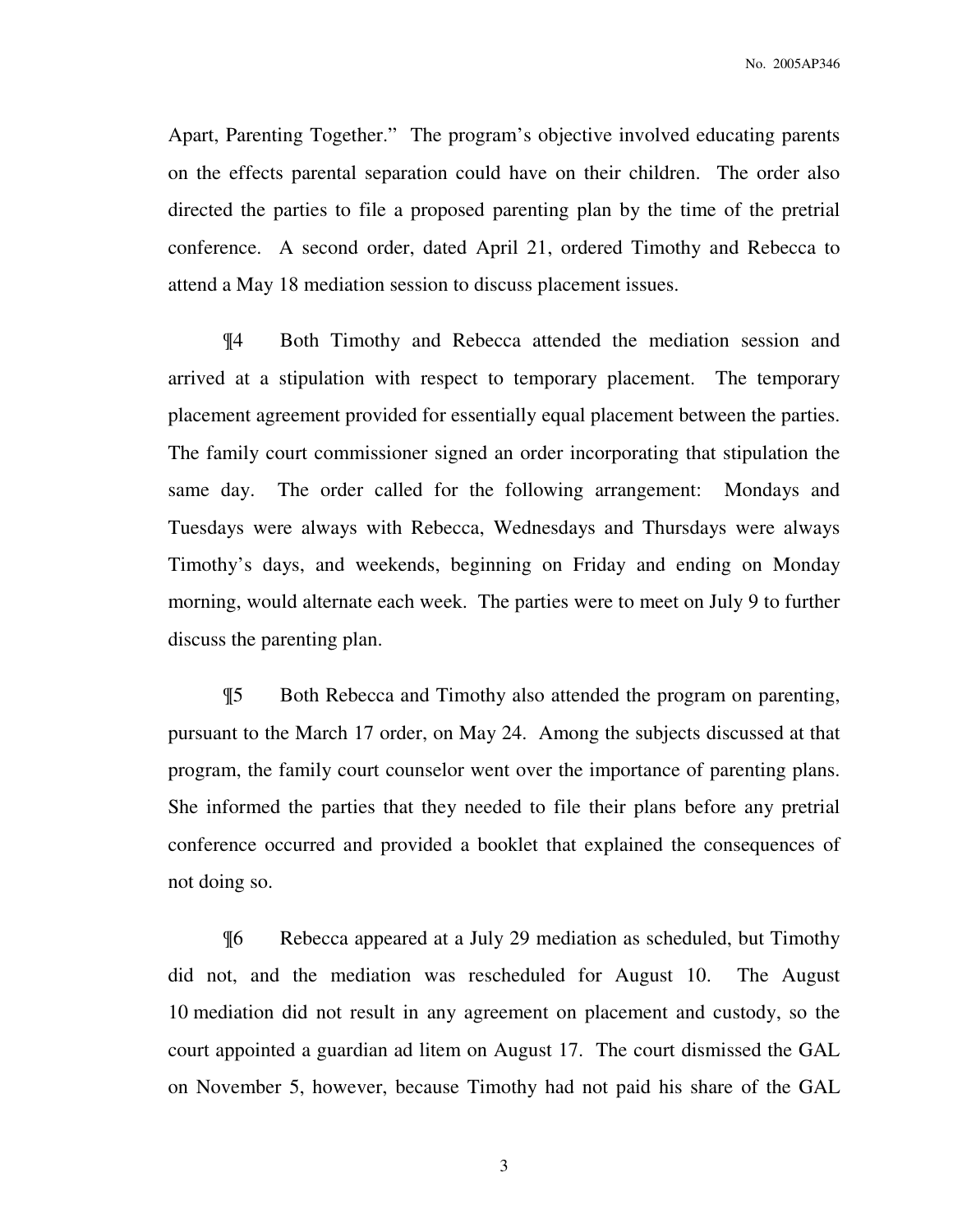fees. Timothy also failed to pay his \$100 share of the placement mediation fees. Rebecca paid her \$100 share.

¶7 Rebecca filed her parenting plan with the court on November 18. The plan contemplated joint legal custody but gave primary physical placement to Rebecca. Attached to the plan was a schedule for 2005. Each day highlighted in dark gray represented a day when Rebecca was to have placement. Other than which parent got placement, the schedule did not specify where the child would be (home, daycare, etc.) or at what times placement on a particular day would begin or end. Timothy did not receive a copy of Rebecca's plan.

¶8 The court commissioner reappointed the GAL in a December 3 order because Rebecca's counsel thought his services would help expedite the process of reaching an agreement. The order provided that each party must submit a proposed parenting plan to the clerk of courts by January 15, 2005. The parties were also to provide a copy to the GAL. In addition, the order directed the GAL to provide the parties, counsel, and the court with his written recommendation within ninety days. That recommendation was to include specific periods of placement for both parties "[i]n order to ensure that the best interests of the minor child(ren) are enhanced and promoted through a responsible assessment of placement."

¶9 The court held a scheduling conference on December 9. Both parties had notice of this hearing. Rebecca appeared with counsel, but Timothy did not attend. At the scheduling conference, the court asked the GAL whether the parenting plan that Rebecca had submitted was "in any way emotionally harmful or in any way detrimental to the interest of the child." The GAL stated that it was not. The court subsequently entered a scheduling order. The order set a trial date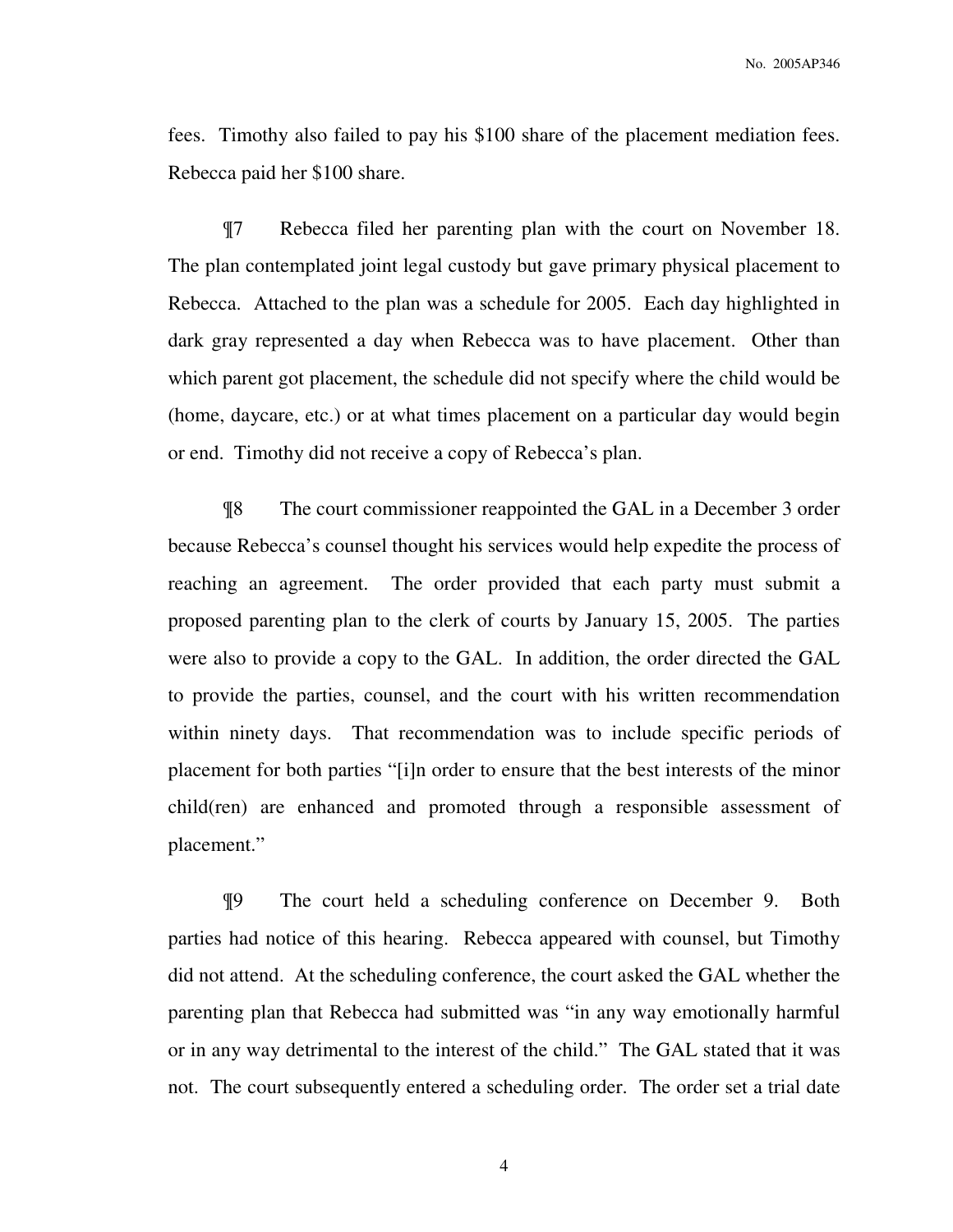of December 30. It also adopted Rebecca's parenting plan in its totality because she had "duly filed" her parenting plan and the court had not yet received one from Timothy.

¶10 Shortly thereafter, Timothy retained counsel. Counsel filed a motion on December 22 to adjourn the December 30 trial to a time when counsel was available and to reactivate the GAL. Counsel also moved to strike the parenting plan Rebecca had filed, asserting that it constituted an ex parte communication of which Timothy had received no notice. The motion further asked the court to vacate the part of the scheduling order that adopted Rebecca's parenting plan and maintained that Timothy was entitled to file his own plan and to have that plan considered by both the court and the GAL. Timothy filed his proposed parenting plan on December 27.

¶11 The court heard counsel's motion at the beginning of the December 30 proceedings. It called the family court counselor to testify about the educational programming that the parties attended and the process and procedure with respect to filing parenting plans. The counselor testified about what she goes over during that program and the materials she provides for participants. Timothy's counsel engaged the witness in the following colloquy:

- Q. Do you go through the difference between a scheduling conference and a pre-trial conference?
- A. No….

….

Q. [T]here is only one place in the 48 page packet [distributed at the program] where it says … that you must file a parenting plan at or before any … pre-trial conference….

….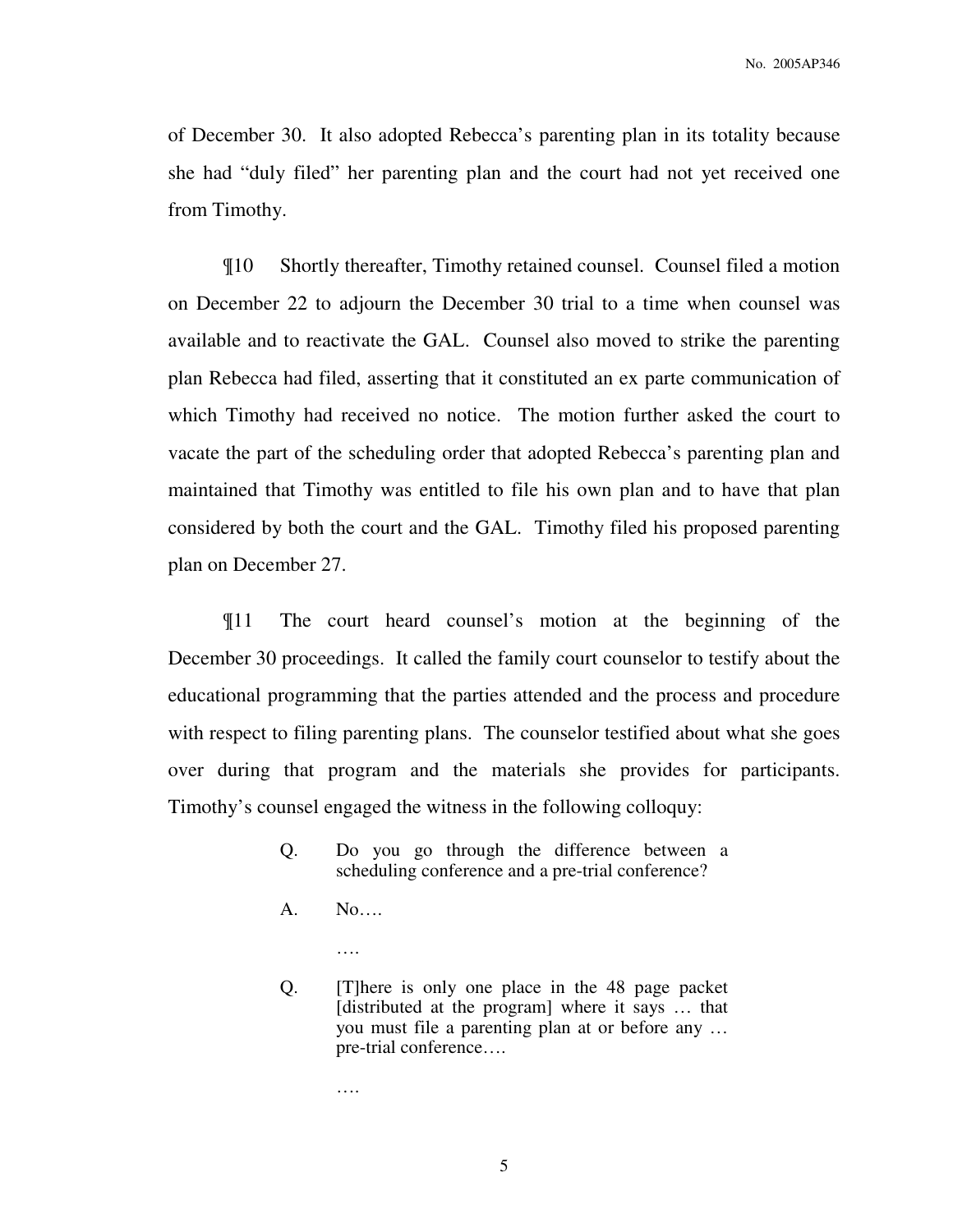- Q. And it clearly says the pre-trial conference. There is no reference in any of the material … that you provide, or in any of the oral presentation that that parenting plan has to be provided before a scheduling conference is held, correct?
- A. Well, the statute calls it a pre-trial conference, so I wouldn't call it anything else.

¶12 Following the counselor's testimony, the court denied Timothy's request to continue the trial and to reactivate the GAL. The court also made clear that the issue of placement was off the table and announced that no further custody study or mediation would take place. In pertinent part, the court stated:

> [T]he Parenting Plan Agreement is very clear by statute…. And if [the parties] want to proceed without an attorney, then it's their responsibility to know what the statute is….

> And so the court wants to be very clear that [WIS. STAT.  $\S 767.24(1m)$ ] (2003-04)<sup>1</sup> reads as follows: In an action for … divorce … I cite the statute … in which … physical placement is contested, the party seeking … periods of physical placement, shall file a parenting plan with the Court before any pre-trial conference. I want to emphasize before any pre-trial conference. Doesn't say a pre-trial conference or the pre-trial conference. It says any pre-trial conference. It's this Court's interpretation that the Legislature was very clear not to in any way polarize, define or limit the application of that directive so that it would compromise the rights of anybody. The Court – the Trial Court sets trial dates at scheduling conferences or pretrial conferences. It's not uncommon for many courts not to have pre-trial conferences, they use scheduling conferences. So once again, we talk in terms of any pretrial conference. I'm satisfied that a scheduling conference falls within a definition of quote, any pre-trial conference. Then it further says, except with cause shown, a party required to file a parenting plan under this subsection who does not timely file a parenting plan, waives the right to object to the other party's parenting plan.

 $\overline{a}$ 

<sup>&</sup>lt;sup>1</sup> All references to the Wisconsin Statutes are to the 2003-04 version unless otherwise noted.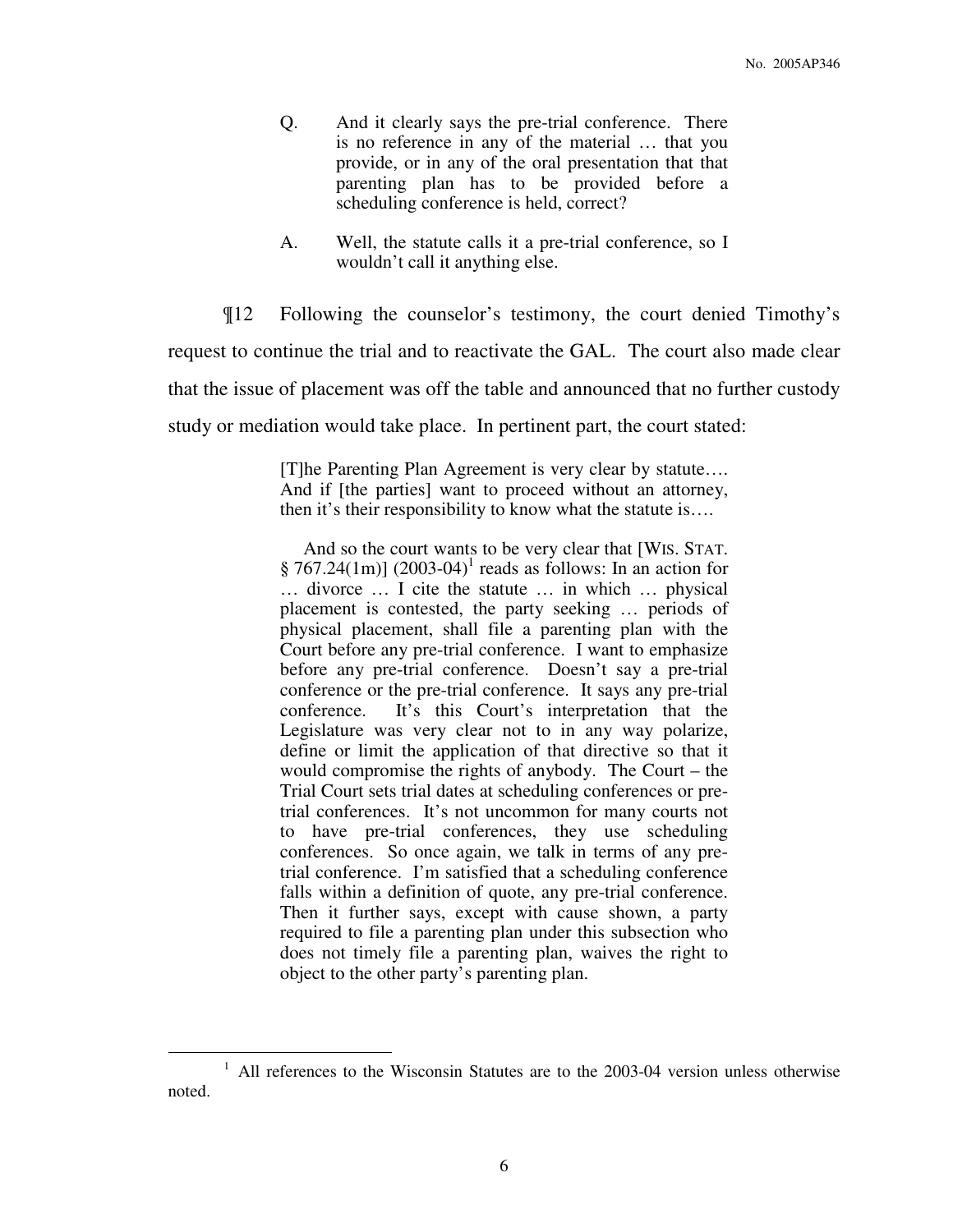So the Court initially has to see whether or not there has been compliance here.

¶13 The court concluded that "[w]e have blatant non-compliance by [Timothy]." The court rejected the notion that Timothy's proposed plan was not untimely just because he had not first received a copy of his wife's parenting plan:

> The statute – once again Mr. Young [defense counsel] would like to think that you should notice the world with this plan. I disagree. It's for the Court to then assess these plans. It isn't for somebody to then gear off of somebody else's plan and say well, okay, I think I'm going this direction or that direction. It permits each party to unilaterally, independently file a plan that they – that they feel is not only something that they feel very comfortable with, but also certainly would reflect in this Court's opinion a recognition that it would not be contrary to the best interest of the child.

The court held that Timothy did not cure that defect by subsequently filing his own plan. It pointed out that only good cause excuses a violation of the statute and found that Timothy had shown none:

> And so now we're being asked … is there a sufficient cause shown that this Court should then set aside [Rebecca's] parenting plan – that scheduling order and permit this matter to go back into the custody evaluation arena. I disagree…. The statute talks in terms of shall. If the respondent didn't know that, he knows it now, and unfortunately that may work to his detriment. Should he be excused? No. He decided to go without an attorney. That's his choice. And if he doesn't know, then he should learn. This is his life, his soul, his property, and his family, and he can operate any way he elects to operate. But he does so at his peril.

 ¶14 The court asserted that despite the fact that it considered any objection to Rebecca's parenting plan waived, it had not merely rubber stamped that plan. It stated:

> I asked [the GAL] to explore [Rebecca's] plan, which he had done, and advise the Court whether or not he feels that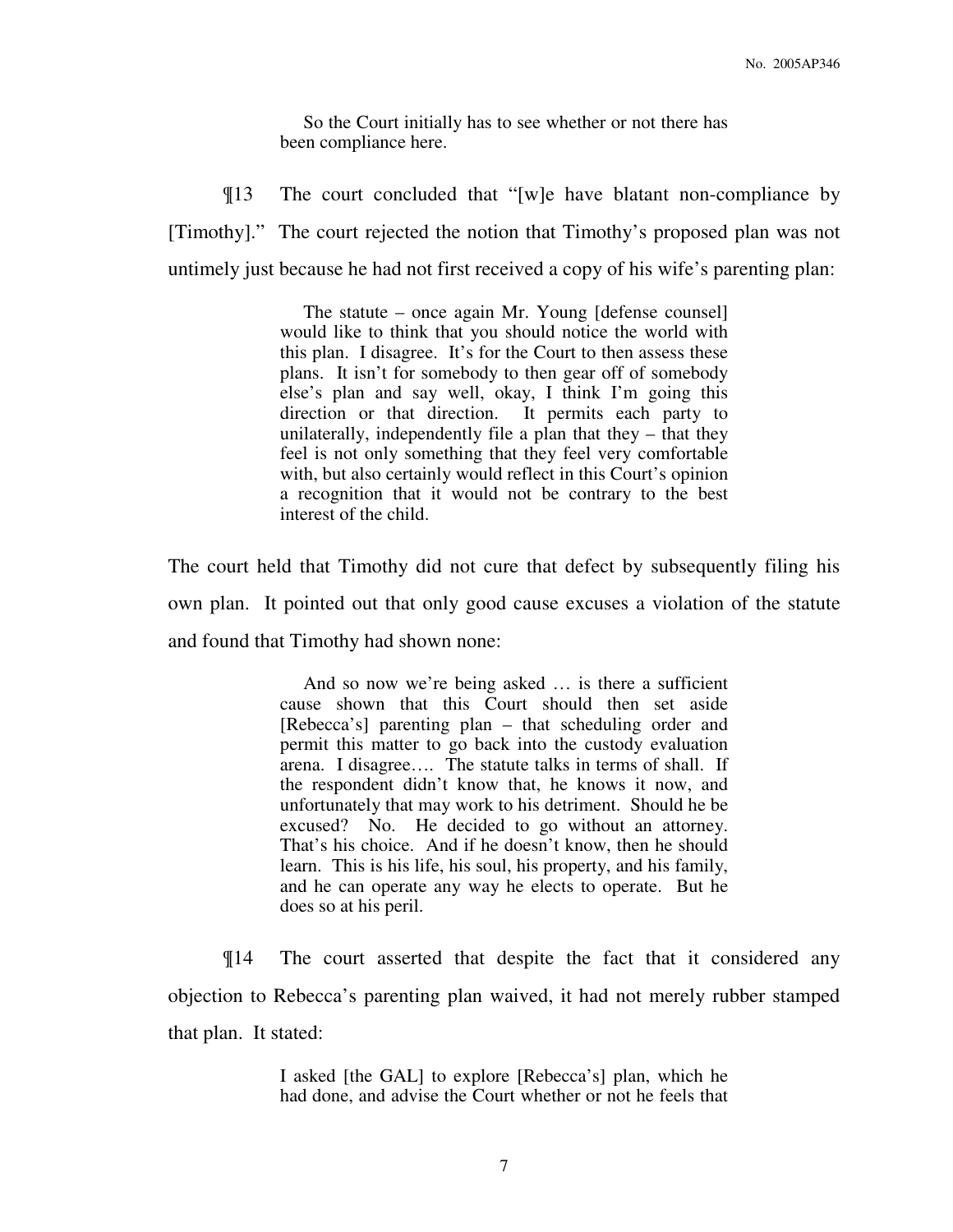that plan is in any way harmful – emotionally or physically harmful to the best interest of the child. The Court is not here to just rubber stamp a plan because it's a plan. I'm here to certainly recognize that I think the statute permits that. And the statute doesn't provide for qualifying of that. But I'm not of that fiber. I go one step deeper. And I want to make sure if there is a plan out there that the plan really is not contrary to the best interest of the child. [The GAL] indicated to the Court that the plan submitted by Mrs. Guelig did not fall within those concerns, and that he felt it was in the best interest of the child.

¶15 The trial proceeded on some other contested issues. At one point, Timothy's counsel attempted to cross-examine Rebecca with respect to her parenting plan. Rebecca admitted that prior to the divorce proceeding, placement periods had been split equally and that she had not notified Timothy that she would be asking for primary physical placement. Counsel asked, "Do I gather from that then that before December 9, 2004, you didn't tell him you were going to ask for primary physical placement?" Rebecca's attorney objected, and the Court cut off this line of inquiry: "I'm going to sustain the objection…. [T]he fact of the matter is the Court has ruled on custody and placement…. The issue of custody and placement rests solely and exclusively on [Rebecca's] Parenting Plan."

¶16 The court sustained a similar objection when Timothy's counsel attempted to elicit Timothy's testimony regarding placement, directing counsel to "keep your questioning consistent with the issues before the Court, which is a dependency exemption, child support, and maintenance." It stated:

> I understand that [neither] Mr. Guelig nor yourself are real thrilled with the Court's ruling or how this matter is being addressed on the custody and placement…. I think we can all acknowledge that Mr. Guelig could sit there and until he's blue in the face and say I would love to have joint custody and shared placement. Okay. I don't think we need to have a diatram of testimony that provides for that…. Unfortunately, I don't find that testimony quite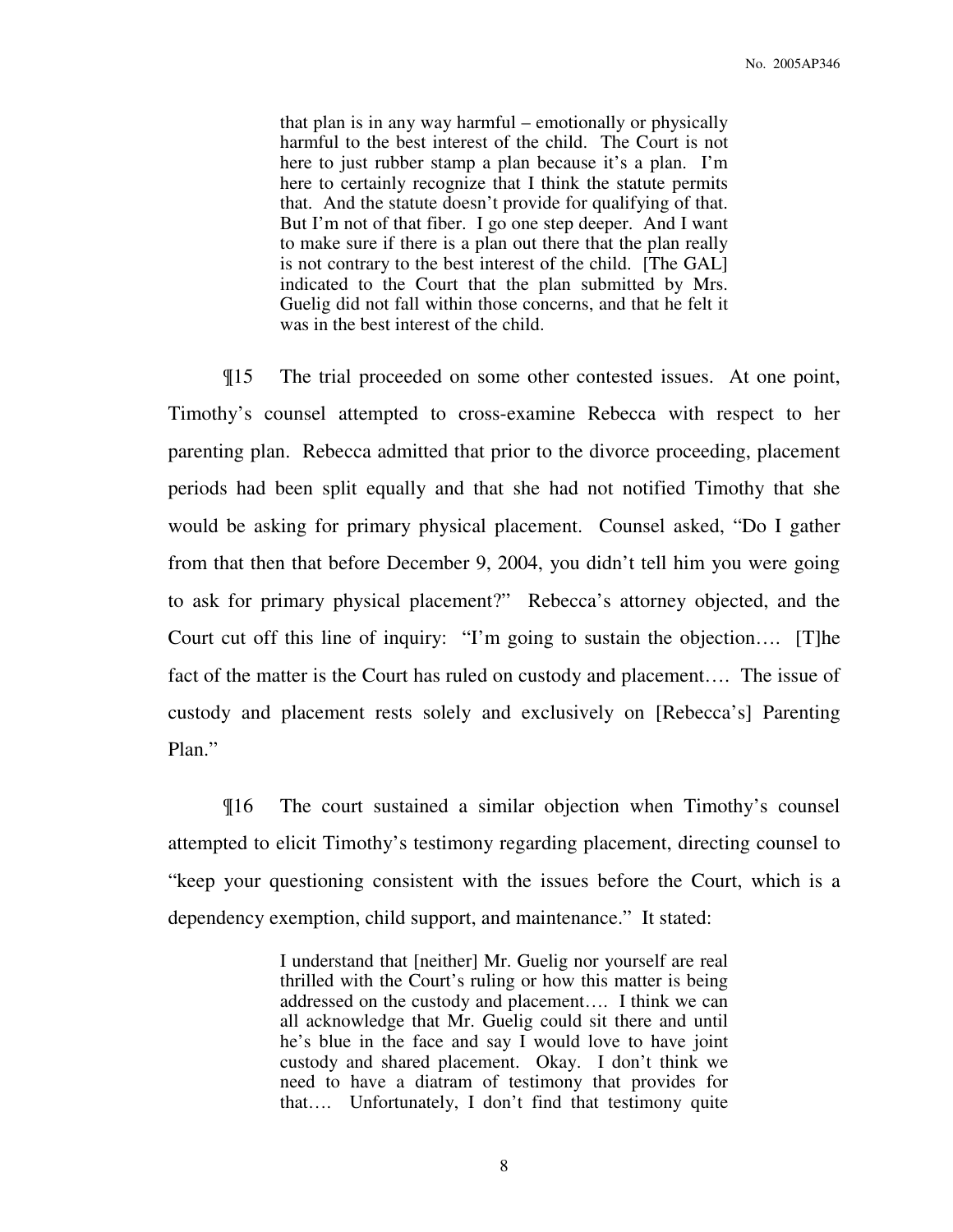frankly to be appropriate at this time. So I'd ask that we avoid it.

Timothy's counsel responded by attempting to make an offer of proof. Timothy testified that he had not been told to file a parenting plan prior to the scheduling conference and attempted to explain why he had missed the proceedings that day. The court, interjecting, said, "Excuse [me], Mr. Young. What is the relevance of this?… He's pr[o] se, he's without an attorney, she has an attorney. She's present, he's not. That's the bottom line." Counsel explained that he was attempting to show cause why the court should not simply adopt Rebecca's parenting plan, but the court would not allow him to proceed.

 ¶17 The trial court filed a judgment of divorce on January 26, 2005, which incorporated its oral rulings on the placement issue. It again held that Timothy had waived his right to object to Rebecca's parenting plan. It further pointed out that "[t]he GAL … advised the Court that said Parenting Plan was neither harmful to the child nor contrary to the child's best interests." Timothy filed his notice of appeal on February 4.

 ¶18 While his appeal was pending, Timothy moved the trial court on February 15 to clarify its judgment and to stay the judgment pending appeal. The hearing on that motion took place on February 23. The court declared that it would not reconsider its decision, reasoning that the parenting plan statute, WIS. STAT. § 767.24(1m), "did not give the Court, quite frankly, any discretion. And I think that's important to recognize. The statute's not couched in terms of may, could or should, it's couched in terms of shall. And so I think we have to certainly recognize that we have a legislative directive."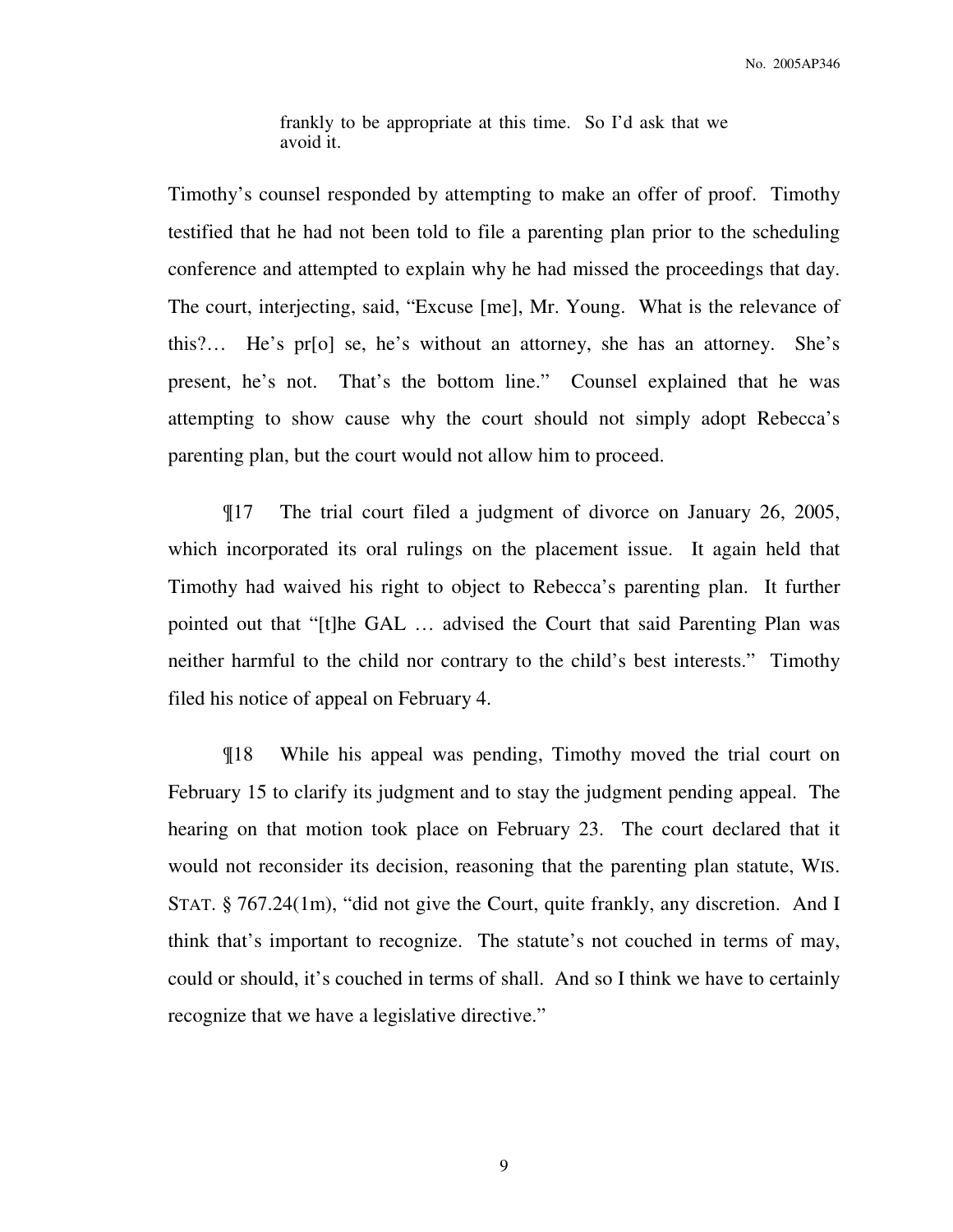¶19 The trial court also reiterated to what extent it considered the GAL's recommendation and other factors in adopting Rebecca's parenting plan. It noted that the GAL had advised the court that the proposed plan was not "in any way emotionally harmful or in any way detrimental to the interest of the child." The court further asserted:

> I looked at [the plan] to see if this was completely disruptive, if it was completely contrary to what I would perceive to be fairness, and it wasn't. It wasn't. And in fact, the Parenting Plan itself I was very comfortable represented a very open recognition of the need to coparent, while at the same time providing for specific days that each parent in fact could have the child.

The court elaborated that it had drawn on personal experience in adopting the plan:

> I have almost eight years … as a Family [C]ourt Commissioner. I got seven grandkids and I've been in this business for 30 some years. I think I have a fair g[r]asp as to families, as to best interest, as to fairness, and I balanced all of that expertise and experience in assessing this situation myself, and in drawing from all of those past experiences and confirming in my own mind, coupled with the recommendation of the Guardian ad Litem or the statement by the Guardian ad Litem, that there is nothing detrimental, and I certainly acknowledge that. I didn't see that there was any issues here.

 ¶20 In addition to the foregoing issues, the motion hearing addressed the clarity of the imposed parenting plan. Attorney Young complained that "the Placement Plan, which was incorporated into the Judgment, does not provide anything really specific with respect to Mr. Guelig's periods of placement, and several problems have developed." Rebecca's counsel, Attorney McKibbage, disagreed. He represented that the plan provides that "[Timothy] should enjoy secondary placement Friday after daycare through Sunday evening and Sunday night." Further, he asserted that on "the off week" Rebecca intended that Timothy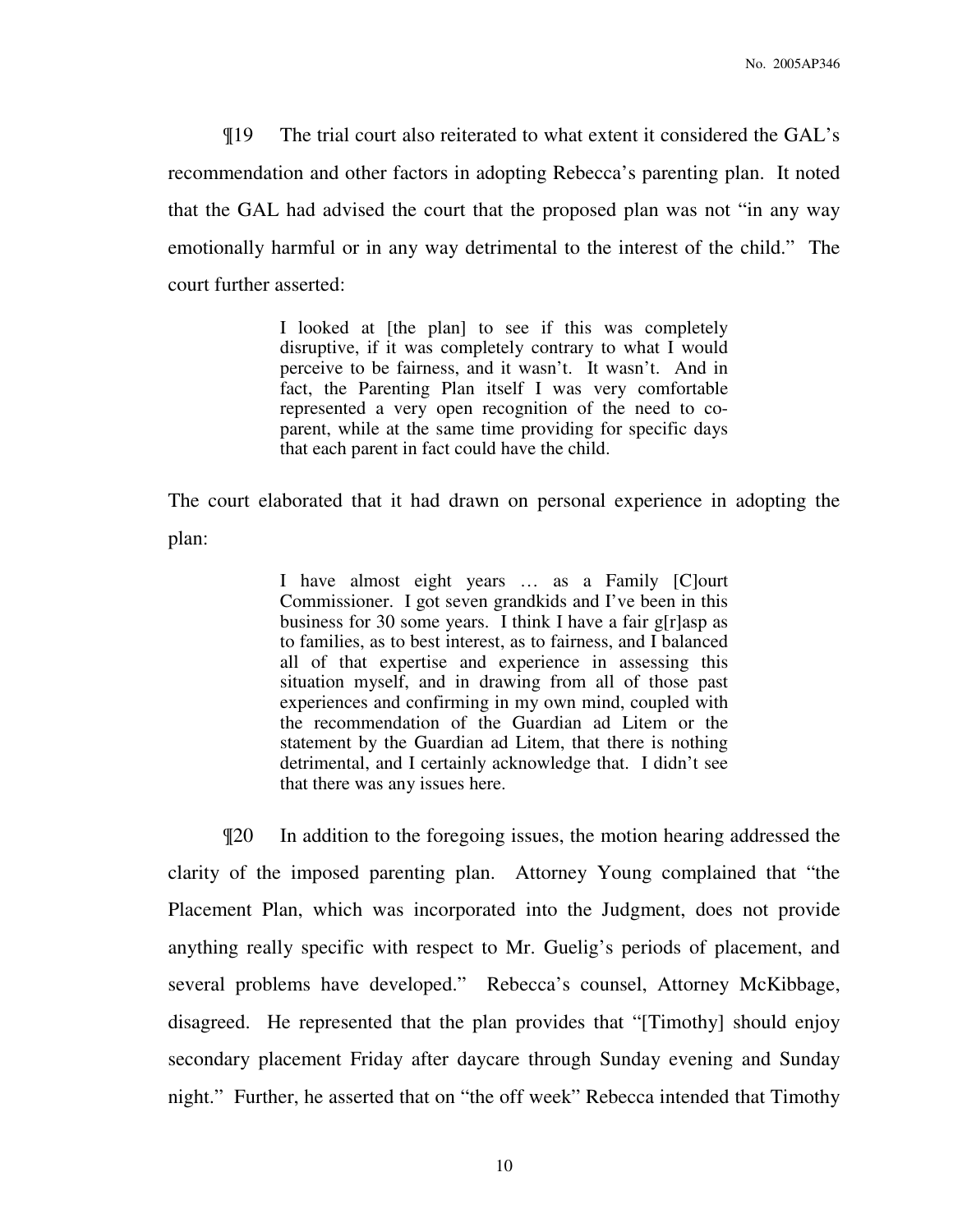"have the child Wednesday and Thursday after daycare until the time certain, approximately 7:30 p.m." Accordingly, Attorney McKibbage asked the court to:

> affirm the placement schedule of – on week one, Wednesday evening and Thursday evenings from after school until approximately 7:30 or 8:00 p.m. when Emma should be returned…. Further, affirming week two, which allows Mr. Guelig to pick her up after daycare and to keep her until Monday morning when he delivers her … to one or the other of the grandparents.

¶21 At one point while the parties were addressing the issue of

ambiguities in the placement schedule, the following exchange ensued:

[THE COURT]: Mr. Young would like to think [the plan is] vague. It's not vague. There is nothing vague about this. It's very specific. It says the days.

….

MR. GUELIG: … I never had from 7:30 on Wednesday and Thursday nights. Never have I had that.

….

MR. YOUNG: I'm looking at page 2 under physical placement, which I think is the germane part.

THE COURT: No, it's not.... You'd have to go beyond the … seven pages of the Parenting Plan, and on the last page, stapled to it, is the 2005 schedule.

MR. GUELIG: Where does it say Wednesday and Thursday at 7:30?

THE COURT: Mr. Guelig, I'm not here to pacify you….

….

MR. YOUNG: ... And I don't see any reference to 4:00 to 7:00 p.m. in the document that pertains to anything other than specific holidays….

MR. McKIBBAGE: Your Honor, if I may, [i]f we're going to use that kind of logic. Now does it say overnight? Therefore you go to the author of the document, which in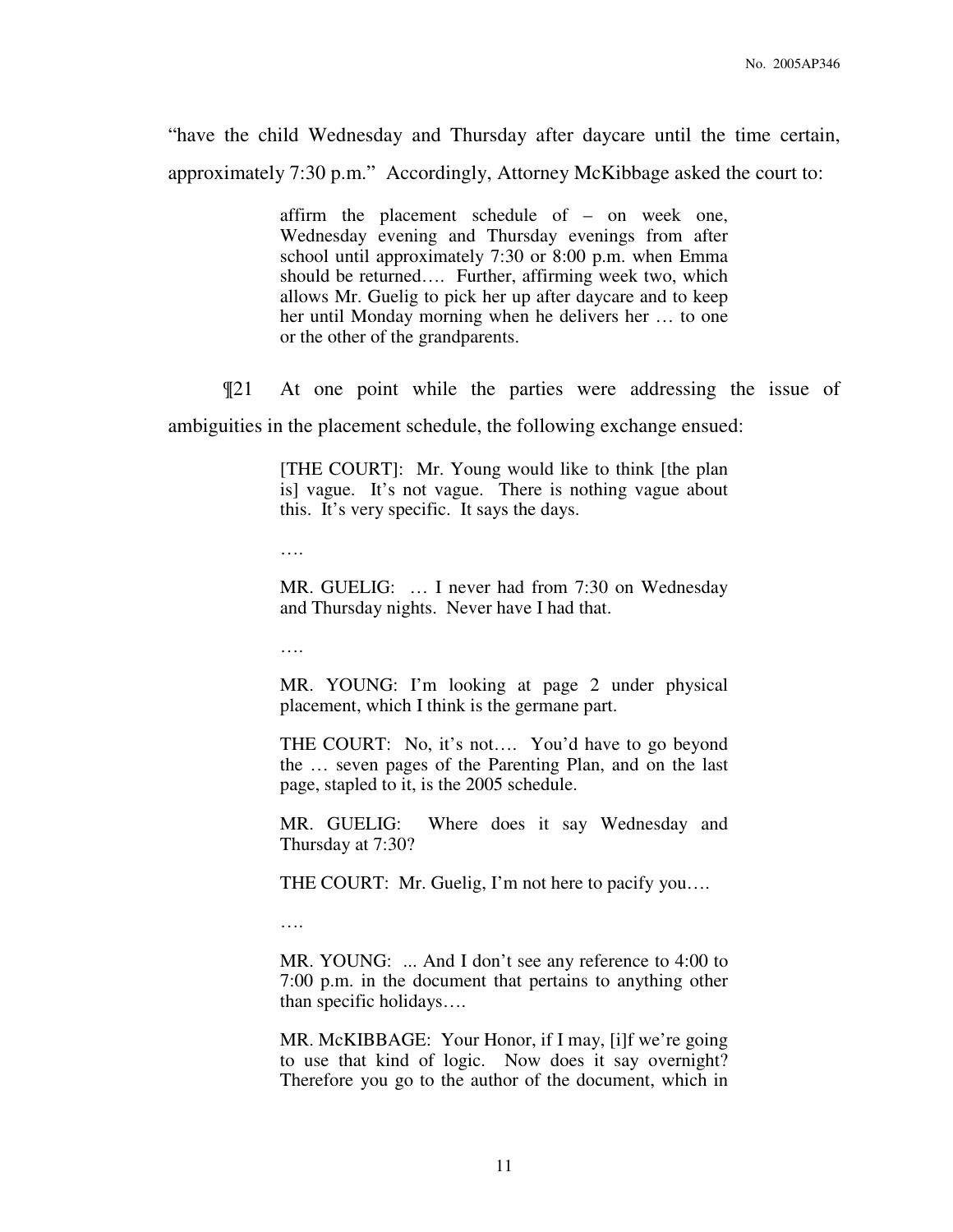fact is Ms. Guelig. And I have stated her intent to this Court and the Court has adopted that.

MR. YOUNG: You can see our point perhaps, Your Honor, that maybe the placement schedule as adopted by the Court is vague and indefinite if we have to go back to the person that supposedly authored it to find out what it is, and there are specific limits that don't appear in there….

….

And … what's the schedule going to be in 2006? It's not here.

THE COURT: General theory will then just flow over to the next year.

MR. YOUNG: Doesn't say that. We're entitled to have a schedule that everybody can rely upon, particularly if the Court is going to adopt it without a trial.

The court ultimately declared that it was "satisfied that there is a sufficient specificity with regard to the placement structure that this Court adopted back on December 30" and that "the Parenting Plan speaks for itself. Mr. McKibbage has certainly articulated that." Further, it stated, "If there seems to be some question if there was a Wednesday overnight or not overnight, Mr. McKibbage has certainly addressed that." Accordingly, the court affirmed the parenting plan as "selfevident."

#### **Issues**

 ¶22 We see several issues here and we address them each below. First, we address whether Rebecca was obligated to give Timothy a copy of her parenting plan before the court considered it. Second, we examine whether Timothy's own parenting plan was timely submitted or whether he waived his right to object to Rebecca's plan. Upon concluding that no waiver occurred, we consider whether Timothy had an adequate opportunity to be heard before the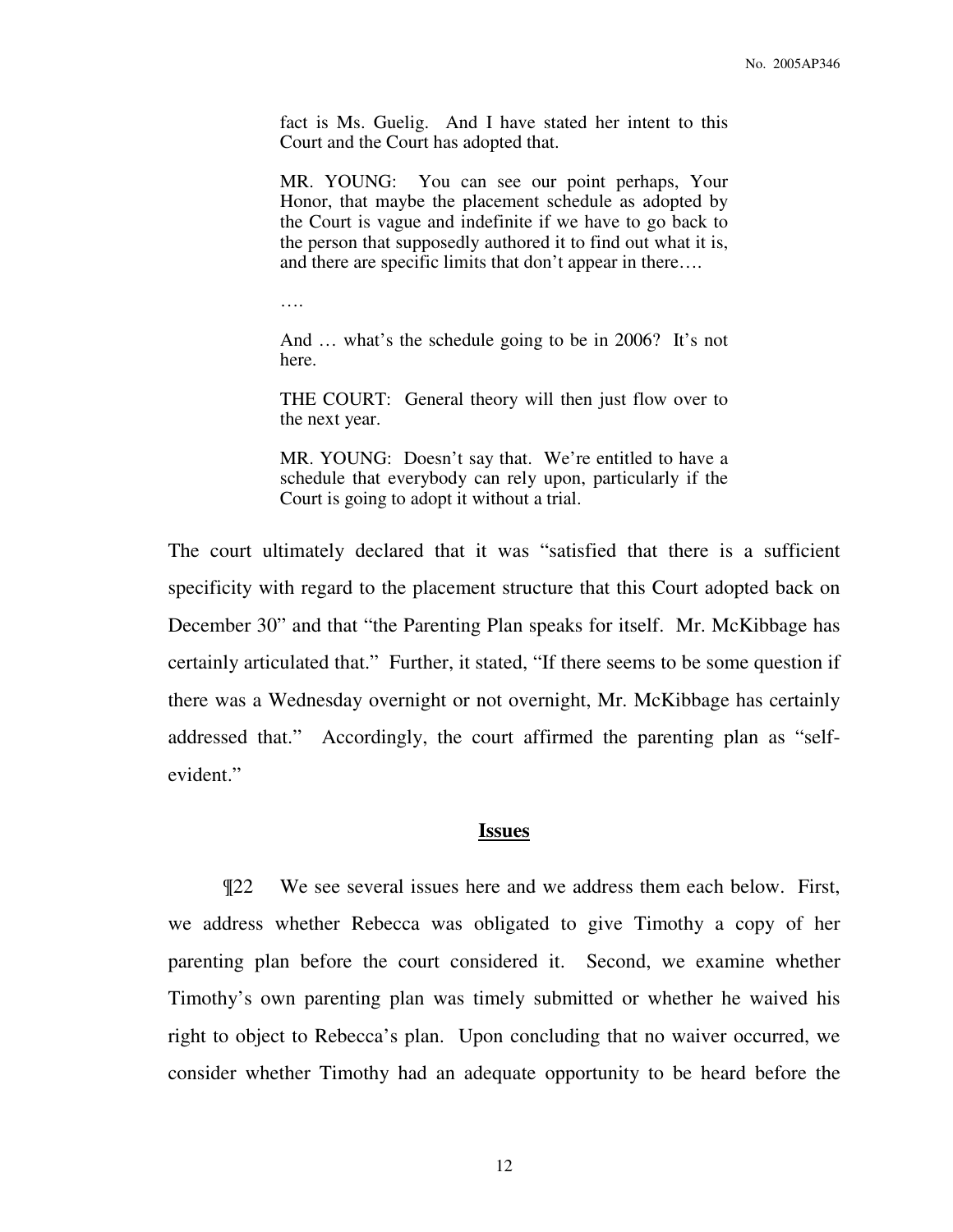court made its decision. Finally, we consider whether, even assuming waiver, the trial court was excused from making an independent inquiry into Emma's best interests and clearly articulating the basis for the decision it reached.

#### **I. Timothy should have received a copy of Rebecca's parenting plan**

¶23 We begin by noting that Timothy never received a copy of Rebecca's parenting plan. The trial court made a specific finding to that effect, and the record contains a factual basis for this finding. *See* WIS. STAT. § 805.17(2) ("[f]indings of fact shall not be set aside unless clearly erroneous"). Our task is to determine the legal significance of this lack of notice, which requires us to examine the pertinent statutory and constitutional rules. Ascertaining the proper legal rules involves a question of law for our independent review. *See Steven V. v. Kelley H.*, 2003 WI App 110, ¶29, 263 Wis. 2d 241, 663 N.W.2d 817 (determining what legal rules to apply presents a legal question), *aff'd on other grounds*, 2004 WI 47, 271 Wis. 2d 1, 678 N.W.2d 856.

¶24 Determining the proper statutory rules to apply also requires us to engage in statutory interpretation. This endeavor also presents a question of law that we review de novo. *See Van Boxtel v. Van Boxtel*, 2001 WI 40, 242 Wis. 2d 474, ¶11, 625 N.W.2d 284. We attempt to identify and effectuate the legislature's intent when we interpret a statute. *Id.* Ordinarily, we can discern this intent from the language of the statute. *State ex rel. Kalal v. Circuit Court for Dane County*, 2004 WI 58, ¶45, 271 Wis. 2d 633, 681 N.W.2d 110. We give the words in a statute their ordinary, common meanings. *Id.* Statutory context and structure also inform our interpretation of the statutory language, which we attempt to harmonize with surrounding and closely related provisions in order to avoid unreasonable results. *Id., ¶*46. Where we can discern a plain meaning from these intrinsic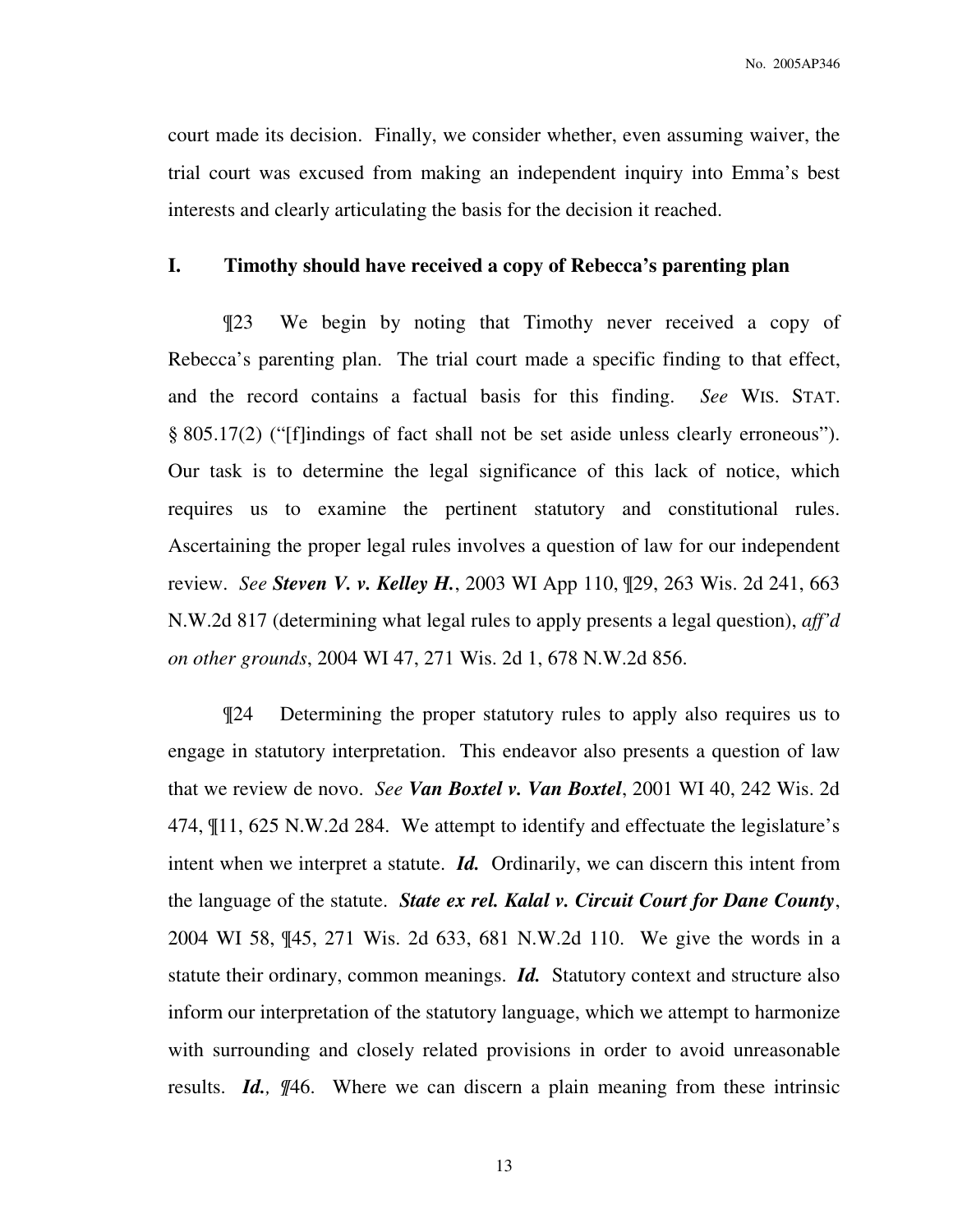sources, we go no further and apply the statute as written. *See id.*, ¶¶45-46. Where there is ambiguity, however, we may also consider extrinsic sources such as statutory history and purpose. *See id.*, *¶¶*48, 50.

#### **A. Exchange of plans required by statute**

¶25 WISCONSIN STAT. § 767.24(1m) describes the parenting plan at length. The relevant part reads:

> In an action for … divorce … in which legal custody or physical placement is contested, a party seeking sole or joint legal custody or periods of physical placement shall file a parenting plan with the court before any pretrial conference. Except for cause shown, a party required to file a parenting plan under this subsection who does not timely file a parenting plan waives the right to object to the other party's parenting plan.

The statute prescribes several factors the parent filing the plan must address. These factors include such considerations as where the child will attend school, what doctor or facility will provide the child's health care and medical care, what religious instruction, if any, the child will receive, the child's schedule during the holidays and in the summer, how parents will divide responsibility for making choices regarding the child's education, health needs, child care providers, and extracurricular activities, and how the parent intends to resolve disputes with the other parent that touch on these matters. *See generally* § 767.24(1m)(a)-(o).

¶26 On the one hand, the trial court correctly observes that WIS. STAT. § 767.24(1m) only expressly requires parties to file their parenting plans with the court. The next sentence, however, greatly undermines the notion that only the court must receive a copy of a party's parenting plan. It clearly contemplates that where a parent timely submits a plan, he or she may object to the plan submitted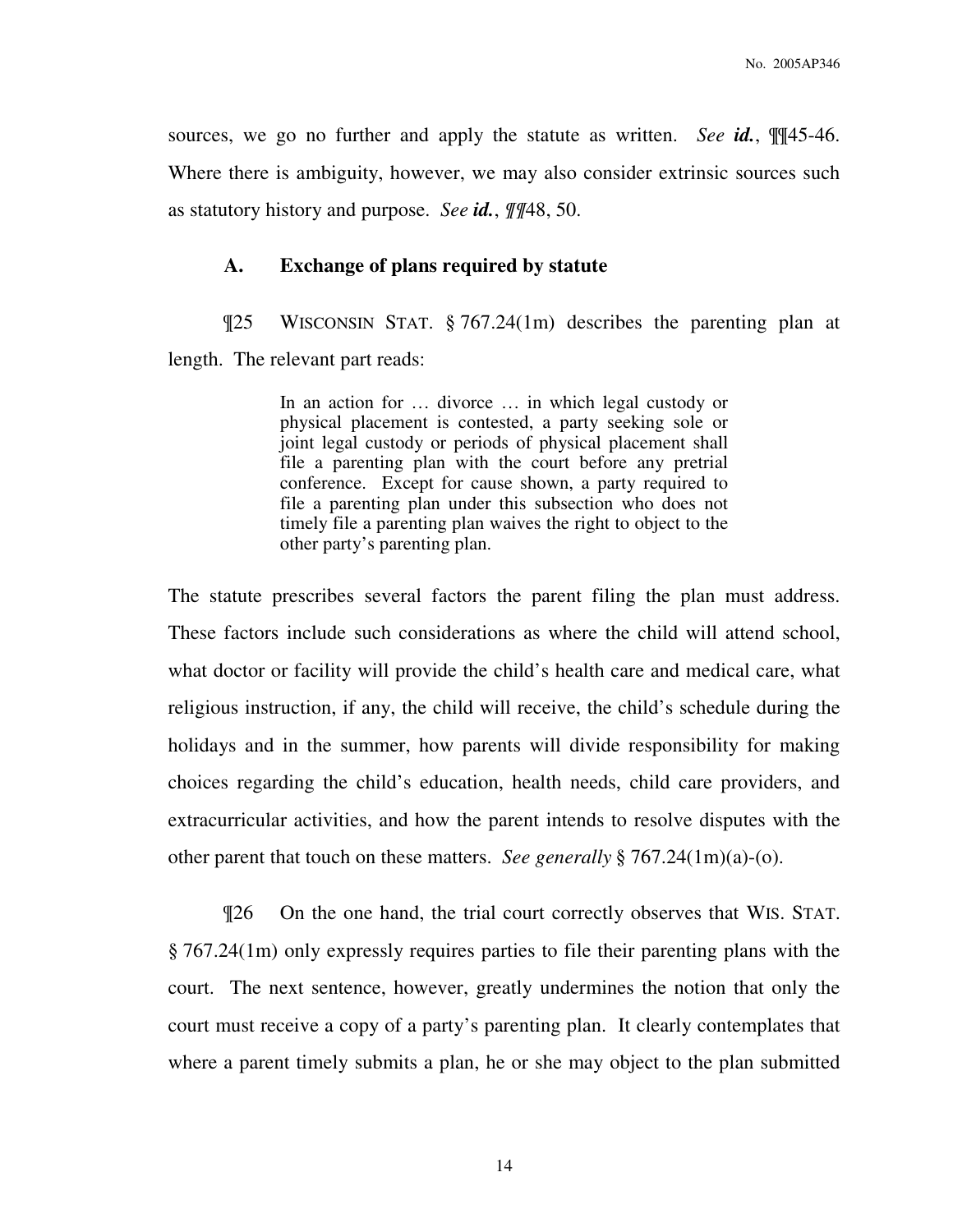by the other parent. We do not see how a party can object in good faith to a plan he or she never receives.

¶27 To blindly object, moreover, would most certainly constitute an unreasonable lack of cooperation with the other party, which the legislature clearly frowns upon. *See* WIS. STAT. § 767.24(2)(c) and (5)(am)10. Section 767.24(2)(c) directs the circuit court not to award sole legal custody to a parent who unreasonably refuses to cooperate with the other parent, and  $\S 767.24(5)(am)10$ . requires the court, among the discretionary factors it considers in a custody and physical placement determination, to consider "[t]he cooperation and communication between the parties and whether either party unreasonably refuses to cooperate or communicate with the other party," *see* § 767.24(5)(am) (factors court must consider); *Goberville v. Goberville*, 2005 WI App 58, ¶¶6-8, 280 Wis. 2d 405, 694 N.W.2d 503 (how court weighs these factors in its decision is a matter of discretion). Moreover, we do not see how the parties can reasonably cooperate with each other, as the legislature contemplated in § 767.24(2)(c) and (5)(am)10. that they ought to do, if they share their parenting goals only with the court and not each other. At the very least, the second sentence in subsection (1m), read together with  $(2)(c)$  and  $(5)(am)10$ , creates an ambiguity with respect to whether the legislature's "file … with the court" language means that only the court is entitled to a copy of a proposed parenting plan.

¶28 We turn to historical context and purpose for guidance. One commentator has remarked that the development of parenting plan legislation in this state mirrors the national trend. *See* Thomas J. Walsh, *In the Interest of a Child: A Comparative Look at the Treatment of Children Under Wisconsin and Minnesota Custody Statutes*, 85 MARQ. L. REV. 929, 958 (2002). According to this source, parenting plan legislation has evolved over the past few decades at the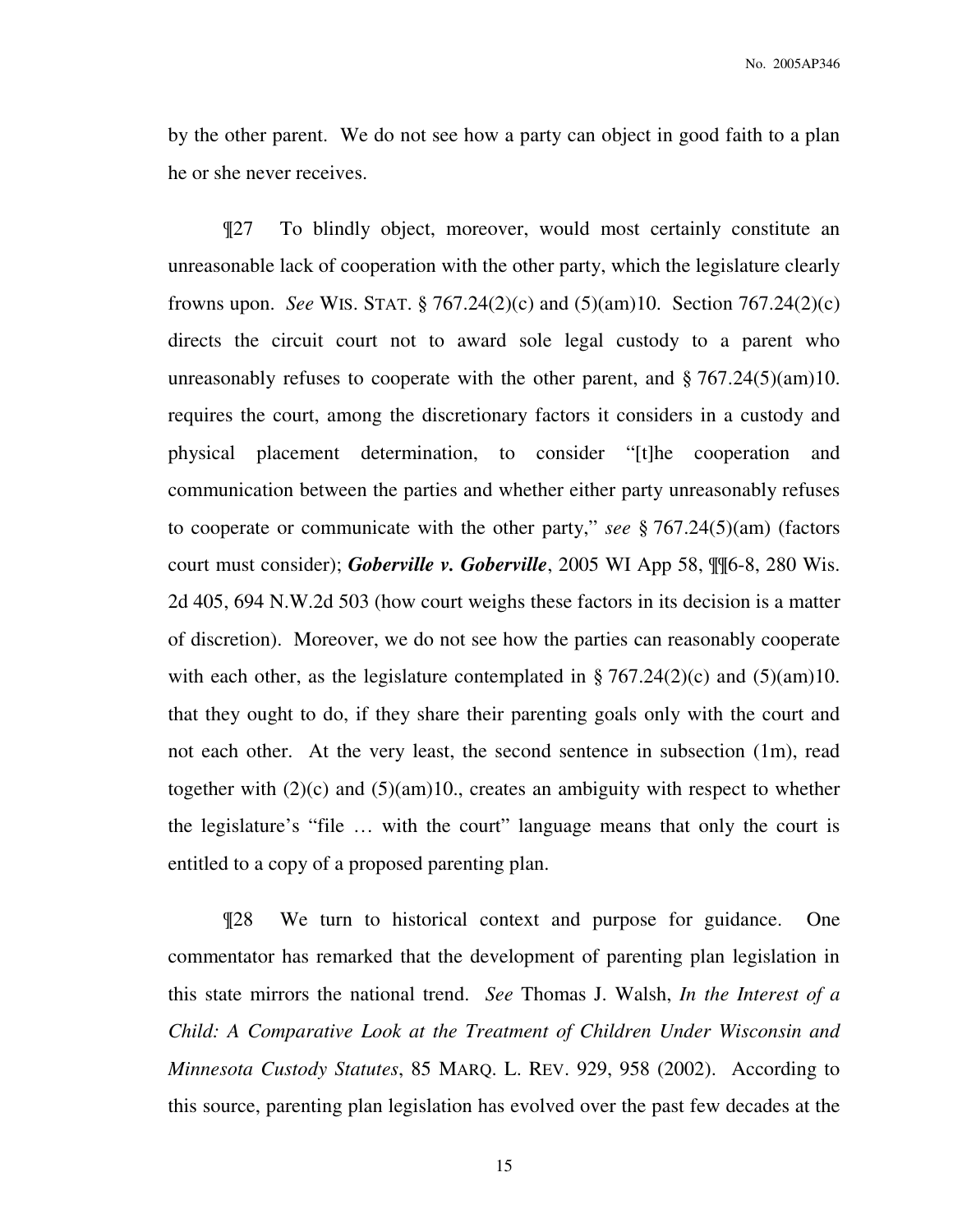urging of family law and mental health professionals. *Id.* at 957. These professionals deemed consistent contact with both parents to be beneficial to the child and sought to meet that goal by encouraging cooperation between parents following a marital breakup. *Id.* As a result, a major goal of parenting plan legislation nationwide has been shared parenting. *Id. See also* Heather Crosby, *The Irretrievable Breakdown of the Child: Minnesota's Move Toward Parenting Plans*, 21 HAMLINE J. PUB. L. & POL'Y 489, 509-10 (2000) (recognizing Washington among the first states to enact parenting plan legislation for purpose of encouraging parents to "come together to specify a plan").

¶29 This history reveals that parenting plans were designed to facilitate collaborative efforts between divorcing spouses with respect to postdivorce child rearing. This purpose is consistent with the references to cooperation in WIS. STAT. § 767.24(2)(c), *cf.* Walsh, *supra* at 959 (opines that forcing parents to think about various parenting issues prior to a pretrial conference is a benefit of Wisconsin's parenting plan legislation because it facilitates the possibility of settlement prior to the final hearing), and finds support in the legislative record. That record contains a memorandum from the Office of State Senator Gary R. George regarding an amendment to Senate Bill 107. This memorandum was the impetus for paragraph (2)(c) in that it proposed to add language that "the court may not give sole custody to a party who unreasonably refuses to cooperate with the other party." *See* Memorandum from Dan Rossmiller, Chief of Staff, Office of State Senator Gary R. George 1 (June 24, 1999) (on file with Legislative Reference Bureau). This same memorandum also identifies the proposed amendment as the source of language requiring parenting plans to be filed prior to a pretrial conference and explains that the intent behind that provision is that "initial determination by a trial court of contested custody issues should not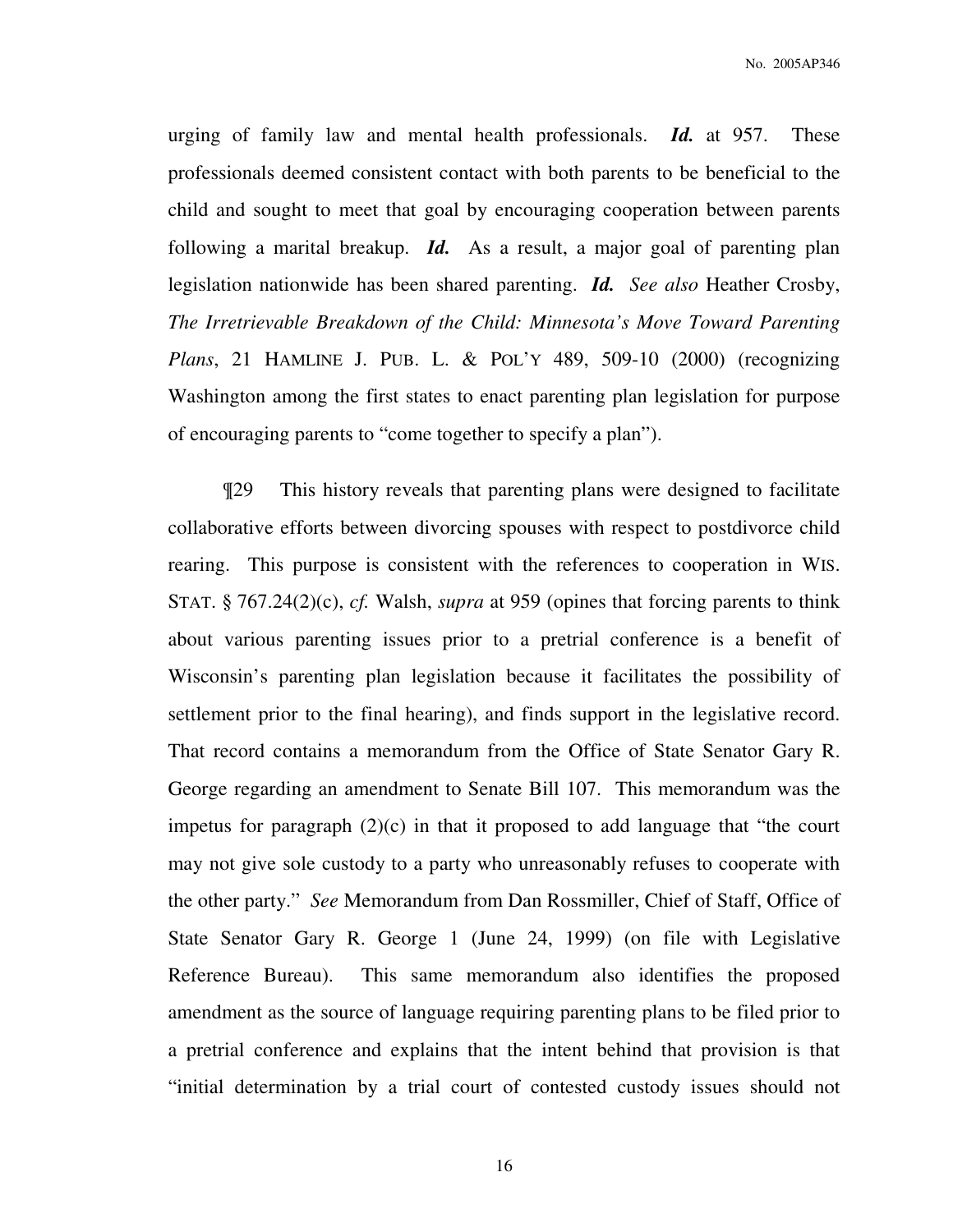No. 2005AP346

proceed *or be scheduled for a final hearing* unless the disputing parents have done the work of preparing a parenting plan." *Id.* at 3 (emphasis added).

¶30 Based on WIS. STAT. § 767.24(1m), we conclude that Timothy was entitled to a copy of Rebecca's parenting plan, and the trial court should not have even considered custody and placement until both parties had the opportunity to review each other's plans. We therefore disagree with the trial court's assertion that parties should not "gear off of" each other's plans and change direction in response to each other's proposals. Indeed, borrowing from each other's ideas goes to the very heart of a collaborative process.

¶31 WISCONSIN STAT. § 801.14, entitled, "Service and filing of pleadings and other papers," further bolsters our conclusion that parties are required to exchange their respective parenting plans before the court makes a determination on placement and custody. Section 801.14(1) specifies what papers parties must exchange during litigation, reading in pertinent part, "Every … written notice, appearance, demand, offer of judgment, undertaking, and similar paper shall be served upon each of the parties." The foregoing discussion demonstrates that a parenting plan represents part of an undertaking between the parties to provide for postdivorce parenting. At the very least, it is something very similar.

#### **B. Exchange required by due process and fundamental fairness**

¶32 When a judicial decree seeks to affect an individual's rights or interests, due process requires such notice and procedures as are adequate to safeguard those rights. *See Schiltz v. Roenitz*, 86 Wis. 31, 40, 56 N.W. 194 (1893); *Neylan v. Vorwald*, 124 Wis. 2d 85, 90, 368 N.W.2d 648 (1985). At the very least, due process mandates that a party has notice, actual or constructive, that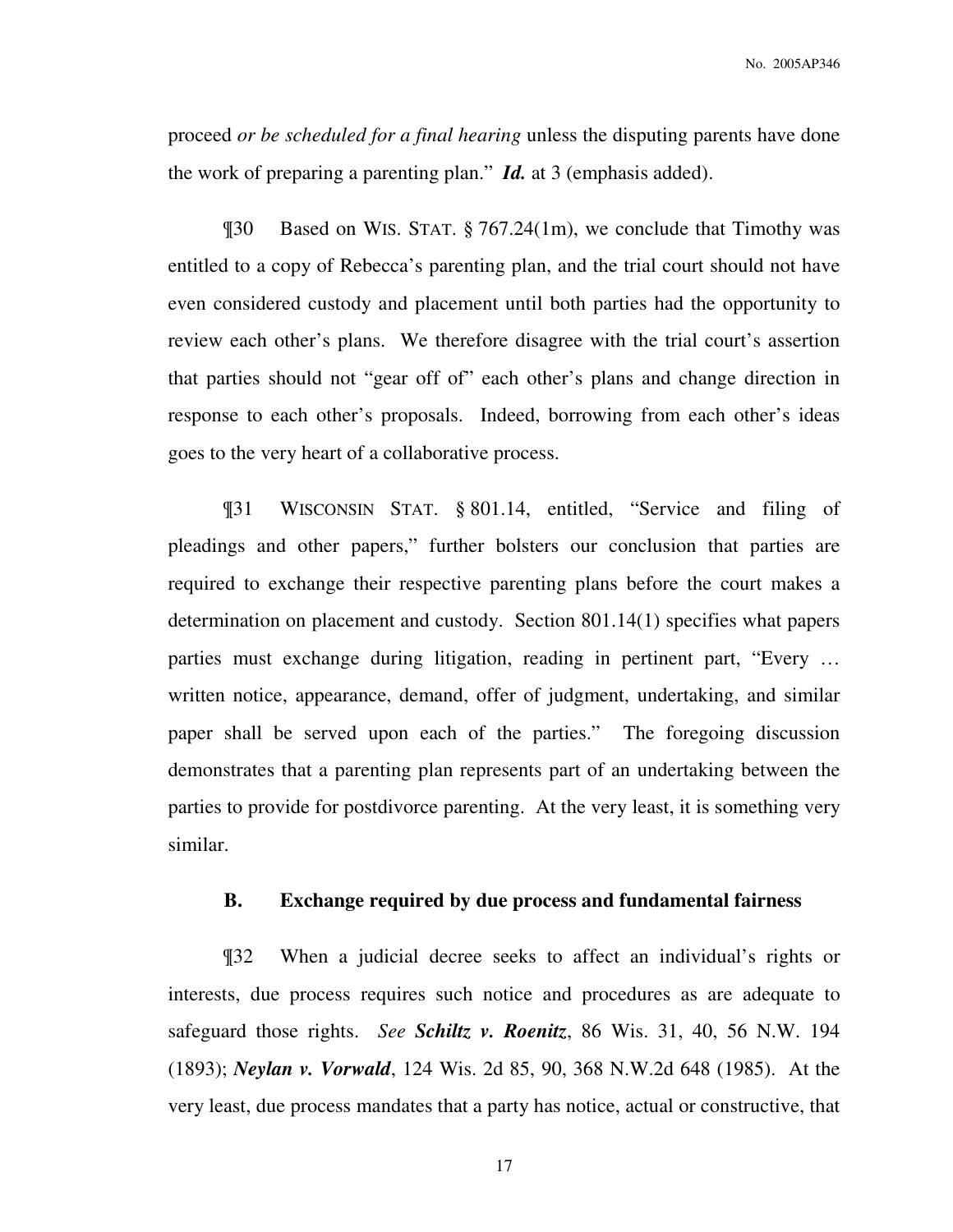No. 2005AP346

is reasonably calculated to inform him or her of the pending decision as well as an opportunity to appear and be heard with respect to the defense of his or her rights. *See Schlitz*, 86 Wis. at 40; *MacLean v. First Nat'l Bank of Madison*, 47 Wis. 2d 396, 404, 177 N.W.2d 874. Our supreme court has remarked that due process also suggests a requirement that parties exchange copies of their briefs, motions, pleadings, and other documents. *See Wisconsin's Envtl. Decade, Inc. v. PSC*, 84 Wis. 2d 504, 528, 267 N.W.2d 609 (1978).

¶33 We come to the same conclusion with respect to the exchange of parenting plans. Placement and custody determinations indisputably affect parental rights to the care, companionship, and upbringing of one's children. Parents have a fundamental liberty interest in these rights, *Steven V.*, 271 Wis. 2d 1, ¶22, which our courts have counted among an individual's "most sacred natural rights," *Schiltz*, 86 Wis. at 40. Due process therefore comes into play. Parenting plans often play a major role in the court's placement determination. Indeed, WIS. STAT.  $\S 767.24(5)(am)1$ . lists "[t]he wishes of the child's parent or parents, as shown by … any proposed parenting plan" among the factors a court is *obligated*  to consider in making its decision. Given that a court must consider any proposed parenting plan, the other parent's right to object to that plan is essential for that parent to protect his or her own parental interests. As we suggested above, one cannot meaningfully object to a plan that he or she never sees.

#### **II. Timothy did not waive his right to object to Rebecca's parenting plan**

#### **A. A scheduling conference is not a pretrial conference**

¶34 WISCONSIN STAT. § 767.24(1m) requires parents to file a parenting plan with the court "before any pretrial conference." The trial court apparently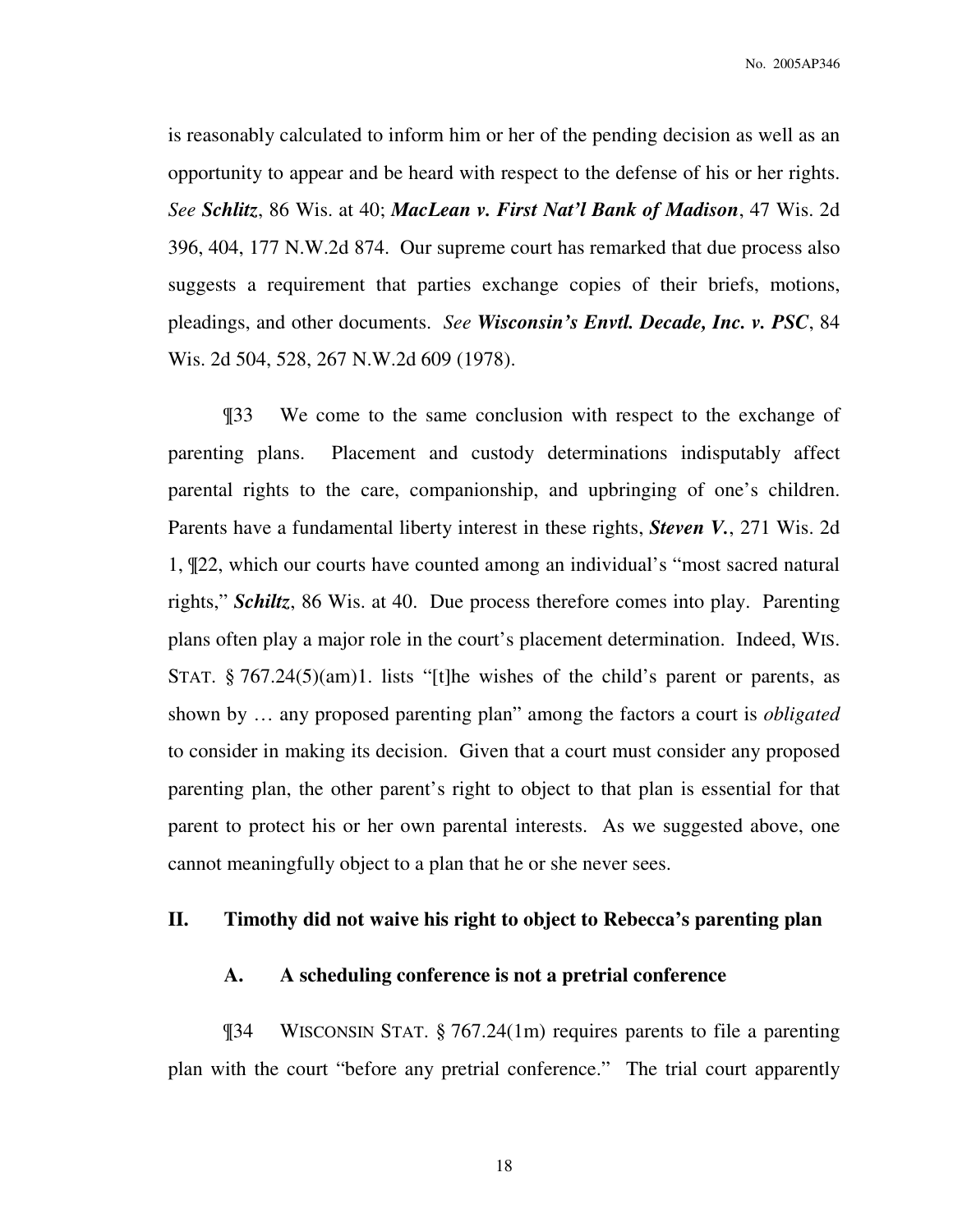interpreted "any pretrial conference" to mean "any conference that occurs prior to trial." While construing the statute, the court stated:

> I want to emphasize before *any* pre-trial conference. Doesn't say *a* pre-trial conference or *the* pre-trial conference. It says *any* pre-trial conference…. It's not uncommon for many courts not to have pre-trial conferences, they use scheduling conferences…. I'm satisfied that a scheduling conference falls within a definition of quote, any pre-trial conference. (Emphasis added.)

We disagree. "Pretrial conference" and "scheduling conference" are legal terms of art that refer to different types of proceedings.

 ¶35 We begin with the Wisconsin Statutes, which strongly suggest a difference between the two. WISCONSIN STAT. § 805.01(2) reads, in part, "Any party entitled to a trial by jury or by the court may demand a trial in the mode to which entitled at or before the scheduling conference or pretrial conference, *whichever is held first*." (Emphasis added.) This section does not distinguish between the final pretrial conference and other pretrial conferences. It would make little sense to determine whether a scheduling conference occurred prior to a pretrial conference if a scheduling conference itself qualified as a pretrial conference.

 ¶36 We also rely on WIS. STAT. § 802.10(5), which sets forth the matters a court might consider at a pretrial conference. According to this section, the court at a pretrial conference may consider "any matter that facilitates the just, speedy and inexpensive disposition of the action." *Id.* As examples, the statute mentions such matters as formulation and simplification of issues, eliminating nonmeritorious claims or defenses, the possibility of stipulations or other agreements, admissibility rulings, addressing motions, and identifying witnesses,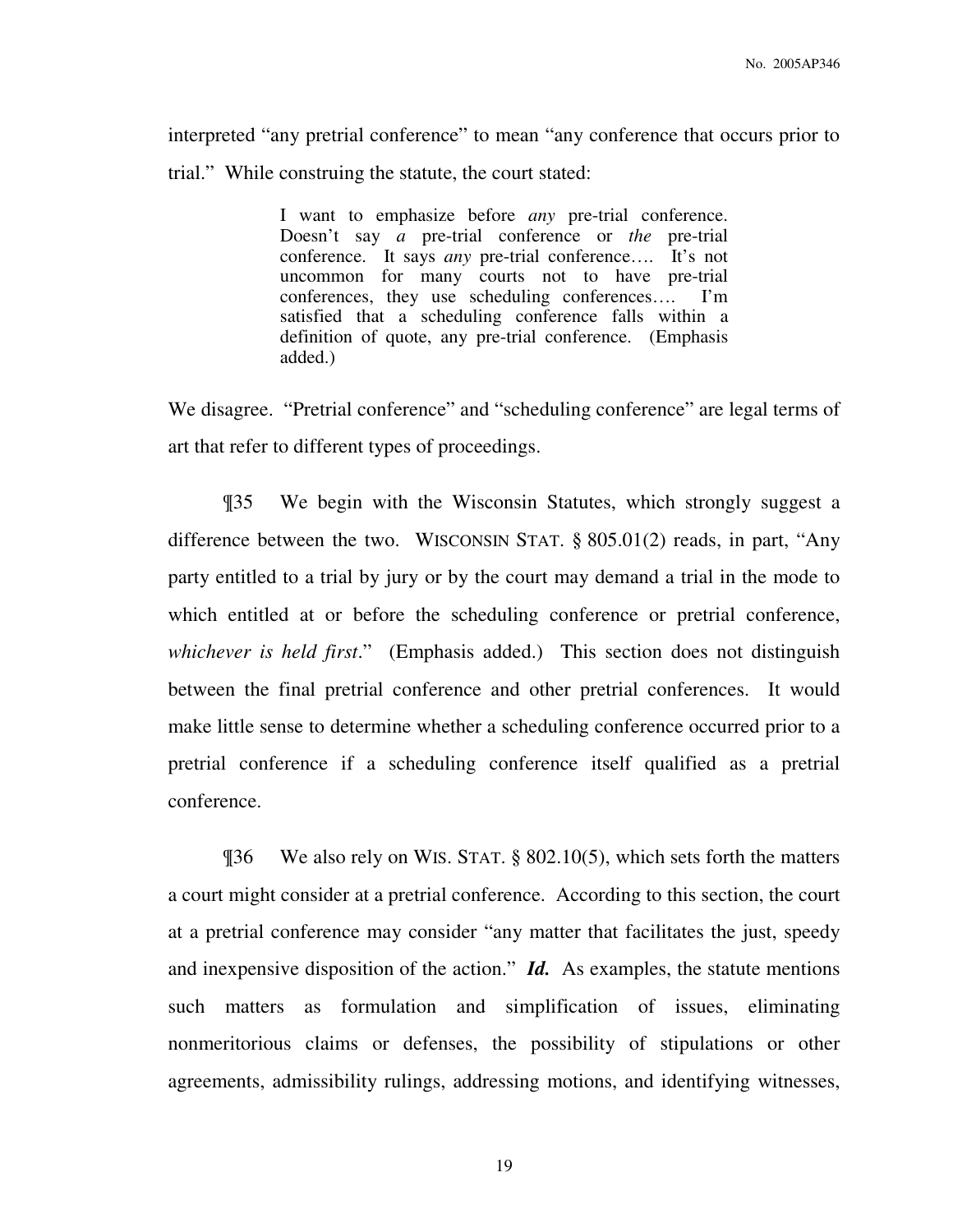exhibits, and tangible demonstrative evidence. *See generally* § 802.10(5)(a)-(h). Although it also mentions a few scheduling matters, such as dates for trial, further conferences, and for filing and exchanging briefs, *see* § 802.10(5)(f) and (g), these matters are largely incidental to the main focus of a pretrial conference, preparing for "*disposition* of the action," § 802.10(5) (emphasis added).

 ¶37 Although the statute does not specifically mention scheduling conferences, we note that its predecessor did. *See* WIS. STAT. § 802.10(3)(a) (1993-94). That statute enumerated what matters the court could address at the scheduling conference, namely, setting a date for the pretrial conference and trial and setting times for hearing on a motion for default judgment, completion of discovery, and service and hearing of motions at or prior to the pretrial conference. All of these involve scheduling matters, as the term "scheduling conference" would suggest. They do not address the substantive issues in the action.

¶38 We conclude that the current statute did not intend to erase any distinction between scheduling conferences and pretrial conferences. Indeed, members of our supreme court just recently recognized a distinction between the two in *Phelps v. Physicians Insurance of Wisconsin, Inc.*, 2005 WI 85, ¶76, \_\_\_ Wis. 2d \_\_\_, 698 N.W.2d 643 (Prosser, J., concurring in part, dissenting in part):

> [P]ractitioners must remain cognizant of the occasionally significant variation between one county's local rules and another's. For example, in Milwaukee, as we have seen in this case, the jury fee must be paid within 30 days after the *scheduling conference*. Milwaukee Cty. Ct. R. 371. By contrast, in Sheboygan County, the jury fee must be paid *at or before the scheduling conference*. Sheboygan Cty. Ct. R. 206. In Waukesha County, the fee must be paid at or before the *pre-trial conference*. Waukesha Cty. Ct. R. 6.1. In Marinette County, the jury fee is payable *at or before the scheduling or pre-trial conference, whichever comes first*. Marinette Cty. Ct. R. 207. (Emphases added.)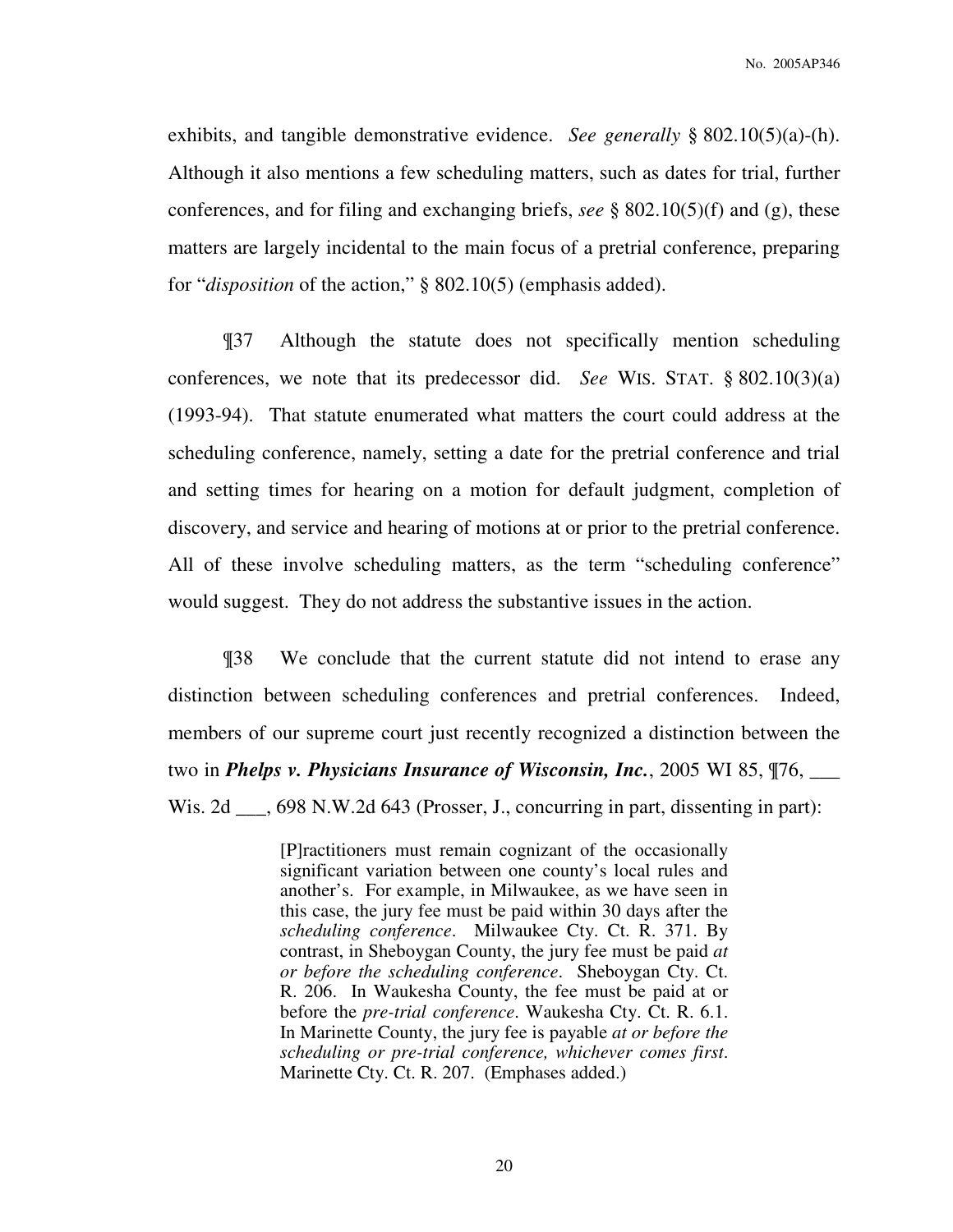We do not see how the supreme court could have concluded that various court rules differed if a scheduling conference was merely one species of pretrial conference. Although a hearing convened for one purpose could sometimes evolve into another type of hearing, this happenstance does not affect what type of hearing the parties should be expected to anticipate.

# **B. Timothy had no notice that the court might rule on placement or custody at a scheduling conference**

 ¶39 As we noted earlier, due process requires, at a minimum, that a court refrain from deciding any issues affecting a party's rights until that party has had notice and an opportunity to be heard. Timothy did not get any notice that the court would consider the merits of the placement and custody issues at the scheduling conference. Although WIS. STAT. § 767.24(1m) warned Timothy that his failure to file a parenting plan before the pretrial conference would constitute a waiver, it said nothing about scheduling conferences, which, as we noted above, are meant to deal with scheduling issues. The family court counselor testified that she also told the parties to file their plans before a pretrial conference and never mentioned a scheduling conference, either orally or in the written materials she provided at the court-mandated educational program. These materials included the parenting plan form, which also stated that the parties were "required to file with the court a proposed parenting plan **before the pretrial conference**."

 ¶40 In fact, Timothy had reason to believe the court would *not* consider placement and custody at the scheduling conference. First, the parenting plan form, handed to each party at the program on parenting, contains language that would lead a reasonable person to believe that the parties would have an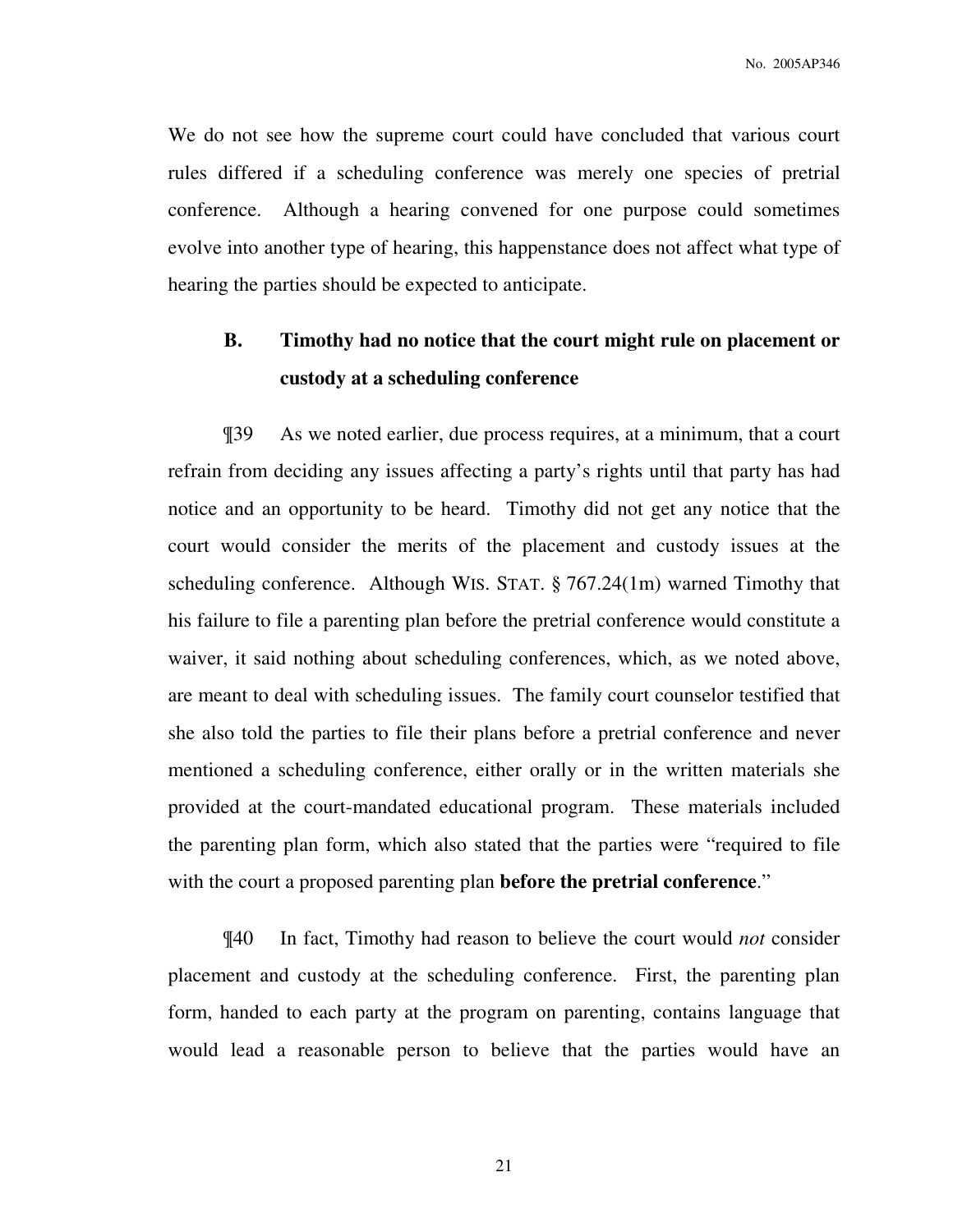opportunity to see each other's respective plans before the court decided the issue.

The first page of the form contains the following pertinent language:

 I am submitting this plan to the Court and *the other parent* now ….

….

 I understand that the purpose of this document is to provide reasonably specific information to the Court, *the other parent*, and other professionals involved in our case, about what my ideas are for raising our child(ren) and how I intend to make this plan work….

….

 I request the right to follow up and add to my answers after the other parent and I have *seen each other's plans*. I understand it is the Court's desire that we will be able to *agree to a plan once we understand what the other is seeking*. (Emphases added.)

Moreover, the court's December 3, 2004 order expressly ordered the parties to file a parenting plan "on or before *January 15, 2005*." (Emphasis added.) It also ordered the GAL to submit a report containing his own recommendation on custody and placement "**within 90 days** whereupon a hearing may be scheduled, if necessary." Despite the fact that the scheduling conference was to take place six days after this order was filed, the order set deadlines for the filing of parenting plans and the GAL's recommendation for *weeks* later. The notion that the court might address placement and custody on December 9 instead of following the timetables expressed in its December 3 order, without notifying the parties of its change in plans, defies all common sense. Thus, Timothy's failure to appear on December 9 did not waive his rights to have his parenting plan considered and to object to his wife's proposal.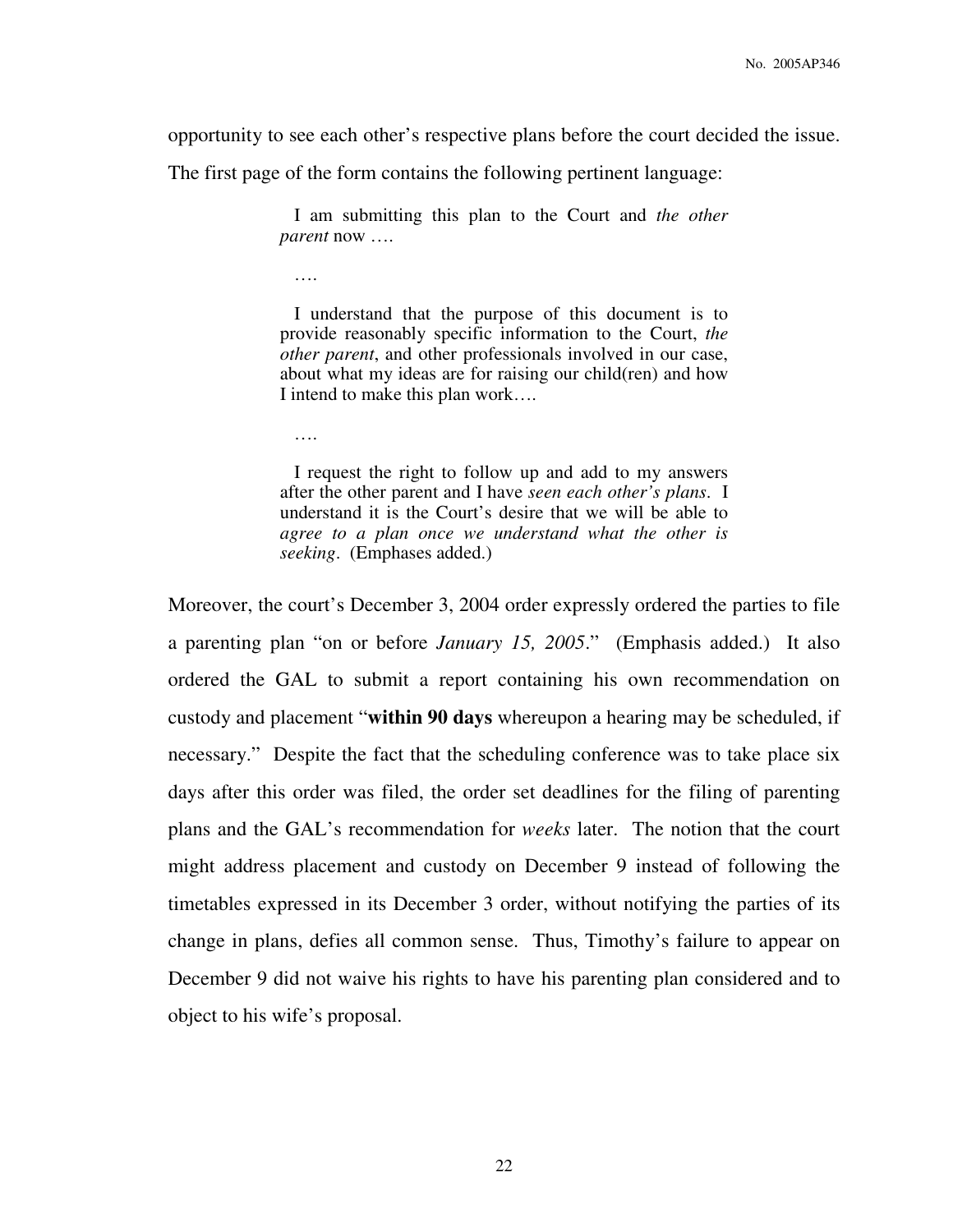#### **C. Timothy timely submitted his parenting plan**

 ¶41 Timothy's submission of his parenting plan complied both with statutory mandates and with the December 3 court order. A parent does not waive the right to oppose his or her spouse's parenting plan unless that parent fails to submit a parenting plan by the pretrial conference. Here there was only a December 9 scheduling conference and a December 30 trial. There was no pretrial conference. Thus, Timothy could not have violated the statute. Moreover, Timothy filed his parenting plan on December 27, well before the January 15 date specified by court order.

# **III. Timothy did not receive his day in court, even though he did not waive his right to be heard**

¶42 Rebecca's counsel appears to suggest that this lack of notice did not actually prejudice Timothy because in spite of his failure to appear at the scheduling conference, "the Court entertained extensive testimony by [Timothy] concerning not only his placement preferences but in fact his objection to [Rebecca's] Parenting Plan." Counsel represents that "the Trial Transcript is replete with page after page of testimony by [Timothy] clearly stating his position as to the 'best interests' of the minor child." He contends that Timothy got "his 'day in court' both physically and substantively" when the trial court considered his testimony and applied the law and its discretion to reach a decision.

¶43 We strongly disagree with this characterization, as it is obvious that Timothy did not get his day in court. Although Timothy did attempt to raise the issue several times, the trial court cut him off each time. First, it decided before it heard any testimony whatsoever that it was going to affirm Rebecca's parenting plan. When Attorney Young attempted to bring up placement and custody during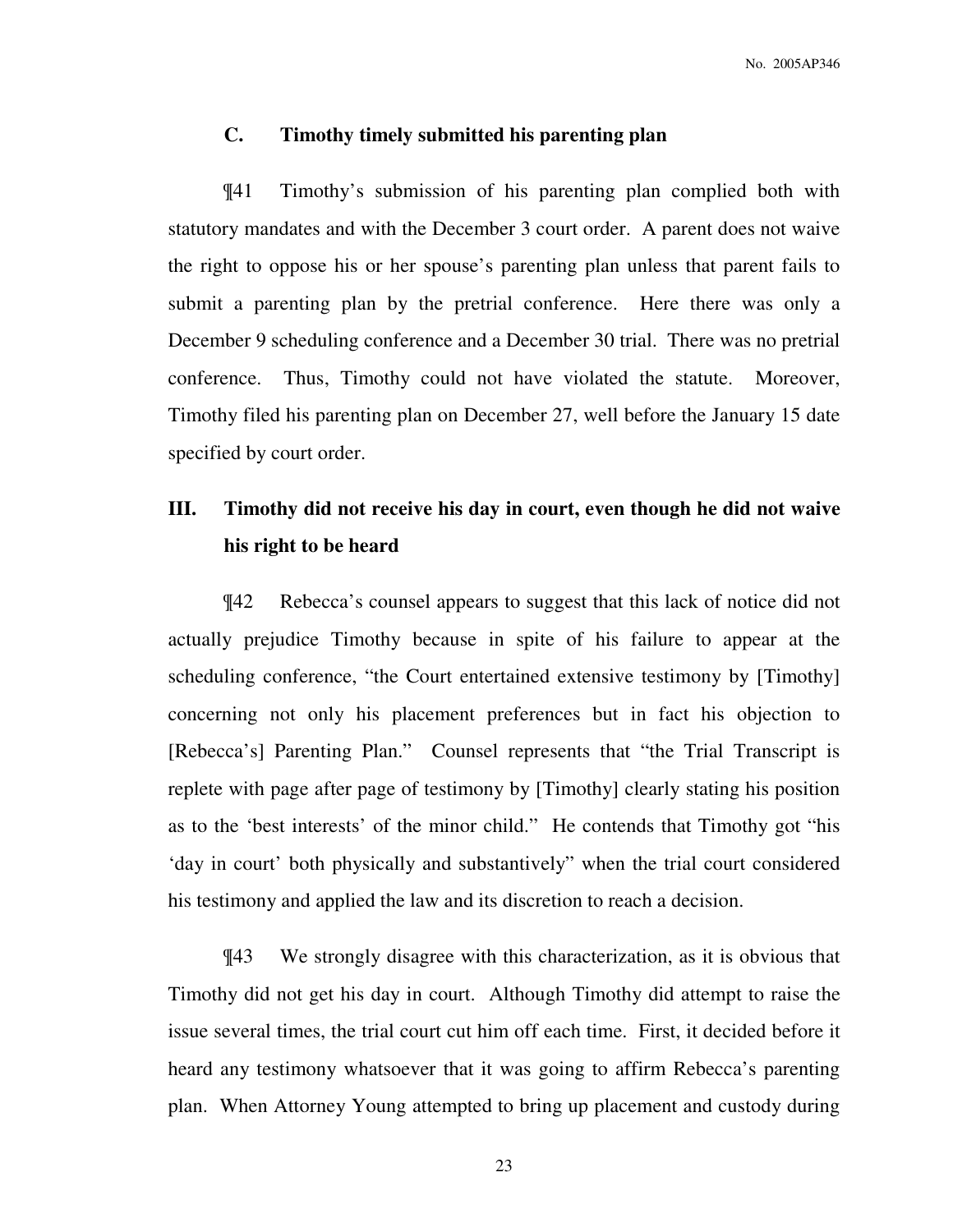cross-examination of Rebecca, the Court sustained Attorney McKibbage's objection, stating, "[T]he Court has ruled on custody and placement…. The issue of custody and placement rests solely and exclusively on [Rebecca's] Parenting Plan." The court also curtailed direct examination of Timothy, instructing Attorney Young to confine his questioning to the tax exemption for Emma, child support, and maintenance because it did not want to hear "a diatram of testimony" from Timothy and furthermore did not "find that testimony quite frankly to be appropriate at this time." Finally, it cut off Timothy's offer of proof. Contrary to Attorney McKibbage's representations, Timothy most certainly did not have a meaningful opportunity to be heard. This omission violated Timothy's right to due process.

# **IV. Even assuming waiver, the court failed in its duty to consider Emma's best interests**

¶44 A circuit court has wide discretion in making a decision with respect to a child's physical placement. *Goberville*, 280 Wis. 2d 405, ¶6. We will not upset the court's decision unless it erroneously exercised its discretion. *Id.*, ¶7. The court properly exercises its discretion whenever it examines the relevant facts, applies a proper standard of law, and, using a demonstrated rational process, arrives at a conclusion that reasonable judges could reach. *Id.*

¶45 WISCONSIN STAT. § 767.24(5)(am) lists specific factors the court must examine when it makes a custody determination, including the following:

> 1. The wishes of the child's parent or parents, as shown by any stipulation between the parties, any proposed parenting plan or any legal custody or physical placement proposal ….

….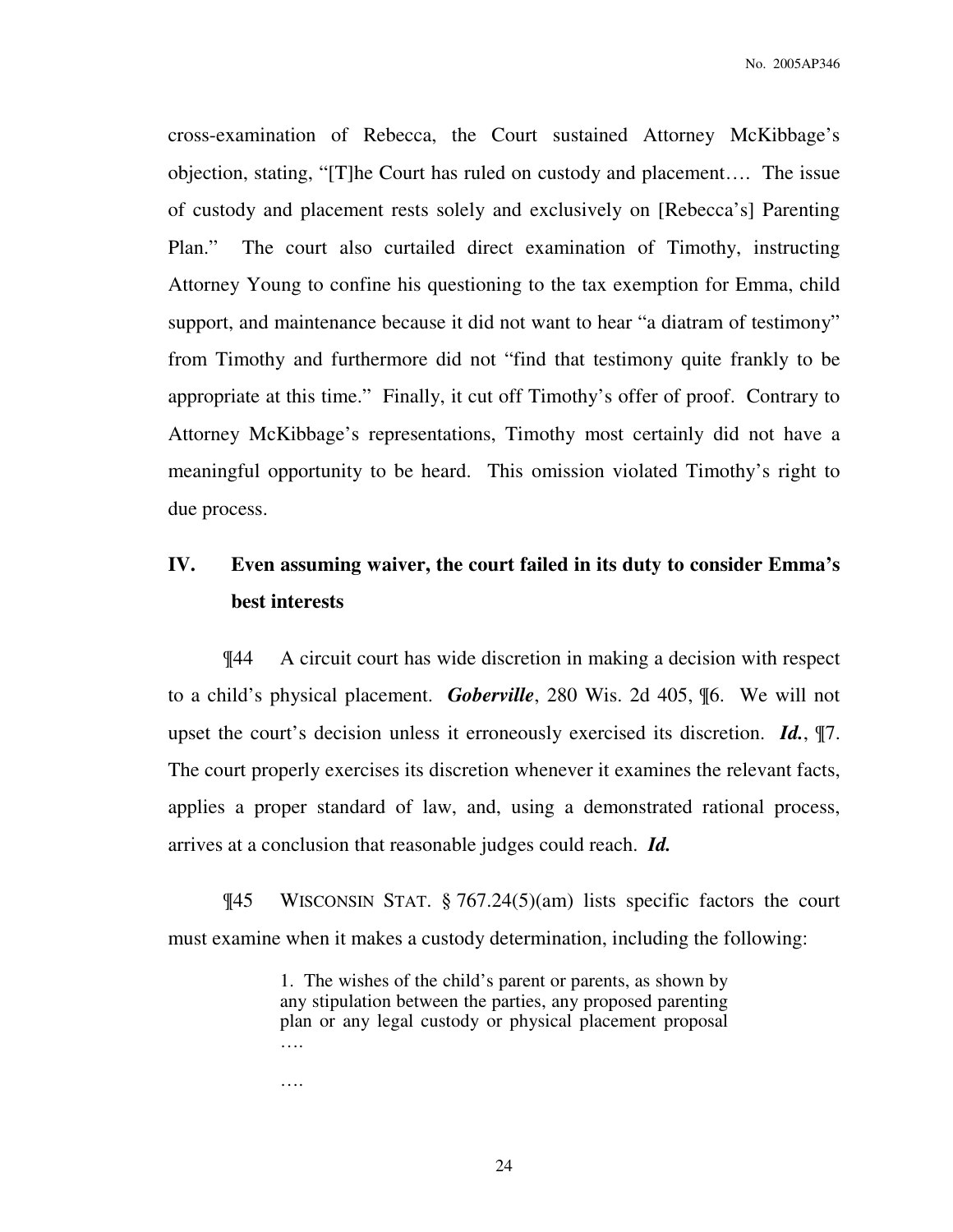10. The cooperation and communication between the parties and whether either party unreasonably refuses to cooperate or communicate with the other party.

We focus on these two factors because they are the only two statutory factors that the record reveals the court arguably addressed.

¶46 The trial court certainly referred to Rebecca's parenting plan. The court stated that at the scheduling hearing, it had asked the GAL to comment on the plan, specifically whether it was "in any way emotionally harmful or in any way detrimental to the interest of the child," and that the GAL answered in the negative. The court further observed that it did not see anything in the parenting plan to indicate that it was "completely disruptive," "completely contrary to what [the court] would perceive to be fairness," and that it recognized the need to coparent.

 ¶47 Although the court considered Rebecca's parenting plan, the record does not show that it did so in light of the proper legal standard, the best interests of the child. It is not enough that one parent's plan is not "emotionally harmful or in any way detrimental," does not run contrary to fairness, or that the plan recognizes the need to coparent. One would hope that any parenting plan would meet those basic criteria. The standard is whether that plan is *best for Emma*. The record does not reveal why Rebecca's plan was best for Emma, better for Emma than some other arrangement, or even affirmatively *good* for Emma. Thus, the record does not support the conclusion that the court's decision is justified by WIS. STAT. § 767.24(5)(am)1.

 ¶48 We next turn to the major factor the court emphasized in its adoption of Rebecca's parenting plan: Timothy's uncooperative behavior. The court observed that Timothy had failed to attend a mediation session, alluded to his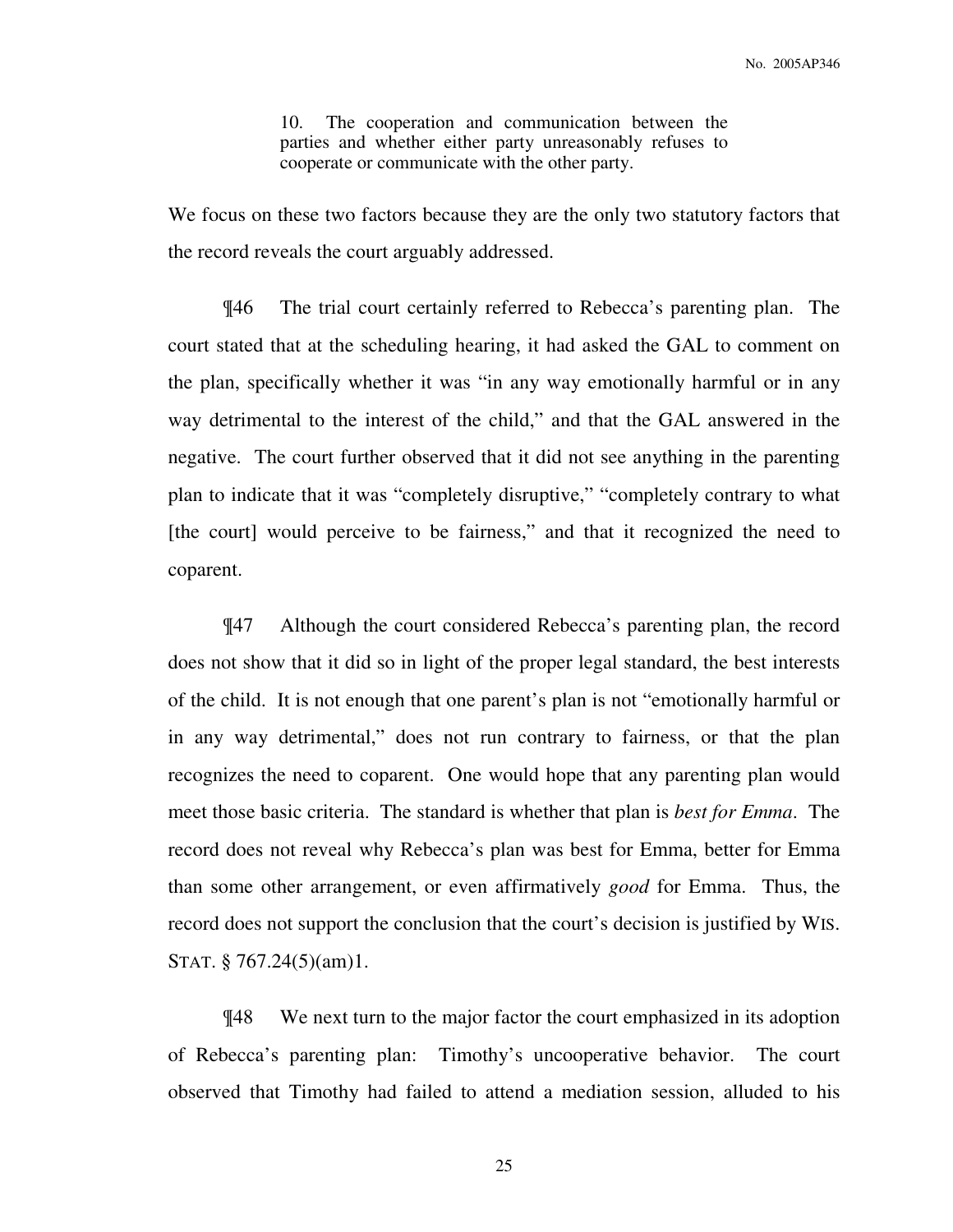failure to pay guardian ad litem or mediation fees, and noted his voluntary absence from the scheduling conference. The court evidently considered Timothy's failure to submit his parenting plan prior to the scheduling conference to be part of a larger pattern of insolence that did not deserve to be rewarded. Here too, the record does not reveal that the trial court applied the proper legal standard. We appreciate the trial court's frustration with Timothy's recalcitrance. However, WIS. STAT. § 767.24(5)(am) clearly directs the court to consider not what placement schedule Timothy *deserves* but rather what arrangements are best for Emma. Again, the record is simply insufficient to reveal that the court considered Timothy's uncooperative behavior in light of its impact on Emma's well-being. Because the record is so lacking, we cannot be confident that § 767.24(5)(am)10. supports the court's exercise of discretion.

¶49 We do not deem WIS. STAT. § 767.24(1m) to relieve the court of the obligation to articulate how its decision bears on Emma's best interests. Again, we must attempt to harmonize closely related statutory provisions. We note that § 767.24(5)(am) states the court's obligation to consider the child's best interests in absolute terms. We will not read in an exception. It is perfectly consistent to say on the one hand that a parent who fails to comply with legislative directives has no right to object to his or her spouse's proposal while still requiring the court to engage in a searching analysis and thorough discussion of what placement arrangement benefits the child. We simply do not find an adequate discussion in the record.

¶50 The trial court pointed out that it had relied on several factors relevant to its experience in the realm of family matters in addition to the GAL's recommendation. It cited, for example, its experience as a family court commissioner, its thirty years in the family law business, and its experience with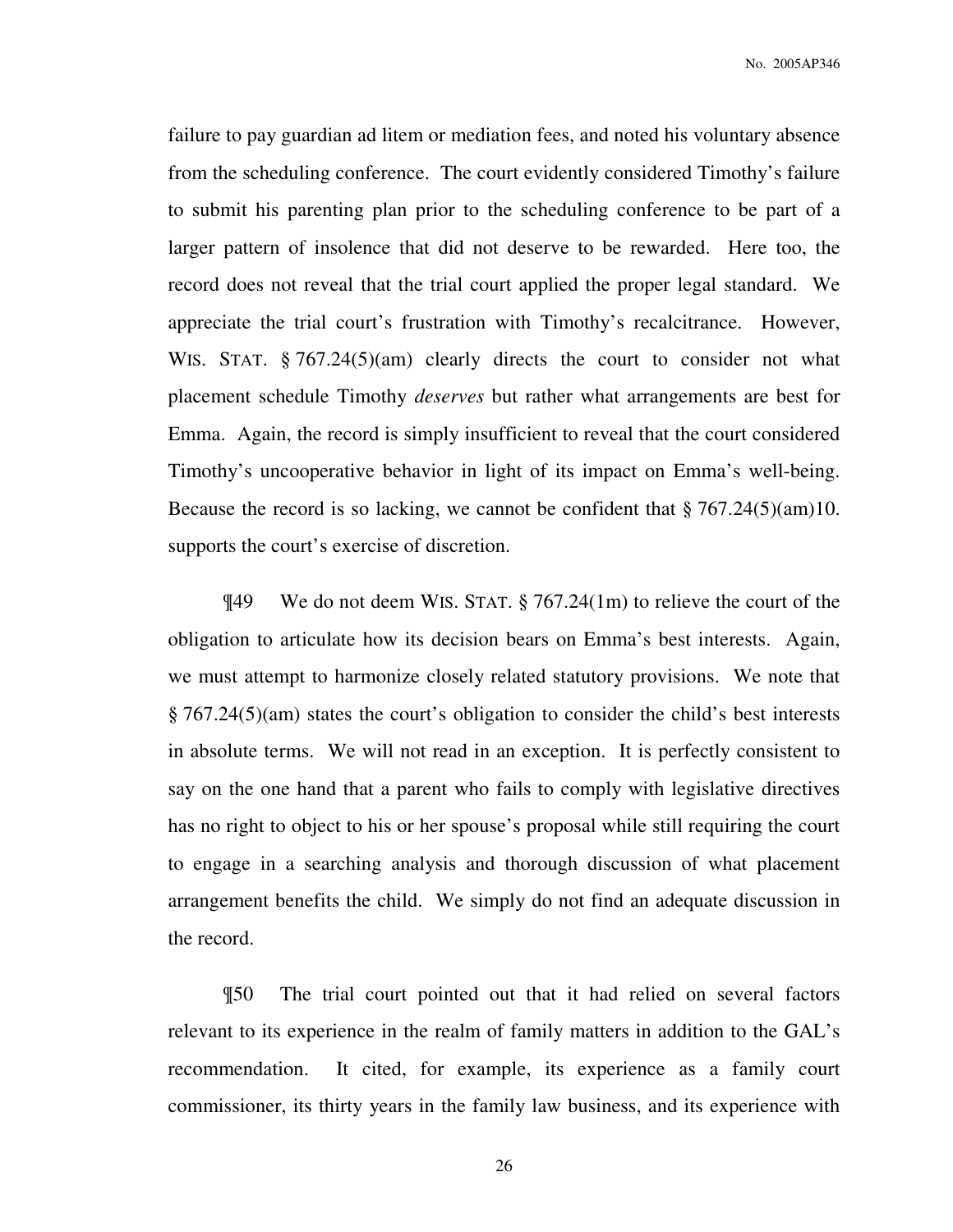No. 2005AP346

its own family. We are confident that the trial court has a wealth of experience, both professional and personal, on which to draw. Trial judges do not make their decisions in a vacuum. Rather, we appreciate that a judge's personal background can be a valuable asset in reaching wise and informed decisions. The problem we have in this case is that the record does not demonstrate how those factors shaped the court's decision that Rebecca's parenting plan serves Emma's best interests.

¶51 What we can discern from the record is that the court originally purported to adopt the plan in its entirety, no more, no less. The four corners of the incorporated plan and the attached schedule specified only the following details: the placement schedule on holidays and, for the year 2005, what days were assigned to each parent. It did not say when or where the parties were to meet to switch placement. It did not, moreover, specify whether Emma would be at the home of the parent with placement, at daycare, or somewhere else on any particular day. Moreover, the plan did not specify a day-to-day schedule beyond 2005. Yet, at the reconsideration hearing, numerous additional details surfaced. The transcript reveals that the court accepted the plan as "Mr. McKibbage ... articulated" and that Attorney McKibbage admitted that his articulation of these details was based on his understanding of Rebecca's *intent.* Because the record reveals no objective, independent basis for these supplementations, we cannot assume that the court incorporated them when it adopted Rebecca's plan. Accordingly, we hold that the record does not reveal a proper exercise of discretion.

¶52 We reverse and remand to the trial court with directions to hold a hearing on the placement and custody issues at which it shall consider both parties' proposed parenting plans and all relevant statutory factors. Its decision must clearly articulate, moreover, how those factors translate into the particular